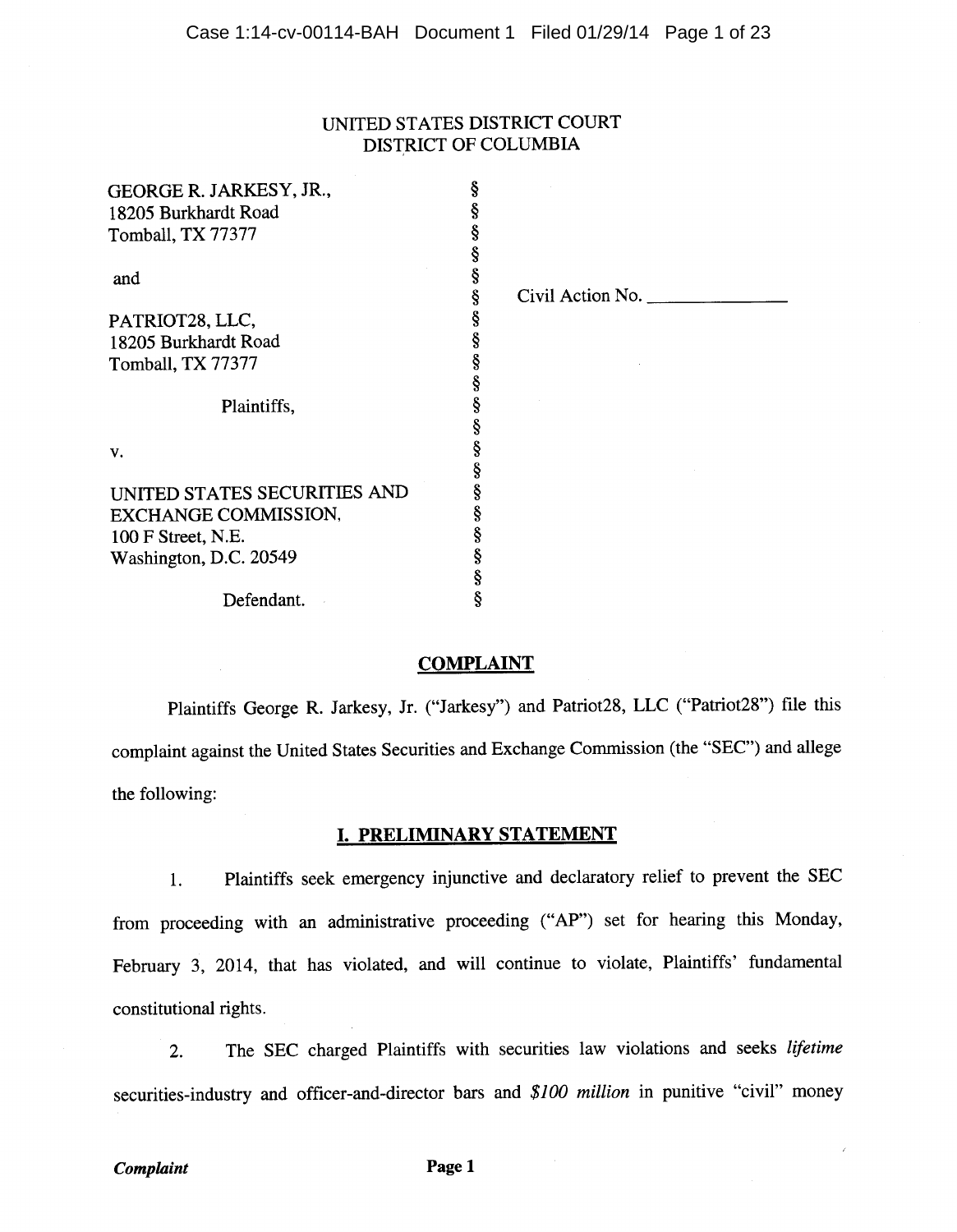## Case 1:14-cv-00114-BAH Document 1 Filed 01/29/14 Page 2 of 23

penalties, but has denied Plaintiffs their fundamental rights of due process, jury trial, equal protection, and has usurped a legislative prerogative, violating the constitutional separation of powers. Among the most egregious of the SEC's violations is its clear prejudgment of the AP, memorialized in a Commission order—issued and published prior to the hearing on the merits of the case—containing pages of factual findings against Plaintiffs and a formal legal finding that they are liable for securities fraud.

The fundamental precept of due process—fully applicable to agency  $3<sub>1</sub>$ adjudications—is a fair hearing before an objective and fair tribunal. By numerous of its actions, the SEC has stripped the AP process of minimum standards of fairness, thereby eliminating all possibility of a fair hearing. Then, by publishing its extensive findings and conclusions against Plaintiffs, finding them guilty—in advance of the adjudication and without permitting plaintiffs to present any evidence or defenses—the SEC has removed all doubt about its ability to serve as a fair tribunal. For this reason and many others discussed below, Plaintiffs will suffer irreparable harm if the SEC is not enjoined from commencing the AP hearing next week.

Plaintiffs have made repeated appeals to the Commission to correct the violations 4. it was legally capable of curing or to otherwise remedy the harm it has inflicted upon Plaintiffs. Each time, the Commission has refused to act. In the most recent appeal, Plaintiffs have sought the Commission's recusal due to the prejudgment, and again the Commission denied the requested relief. The hearing is set to commence in New York City in less than a week—in a proceeding which is now void. Plaintiffs have suffered irreparable harm from the violations of their constitutional rights, and will suffer more irreparable harm if the AP is allowed to continue. For this reason, emergency relief is needed.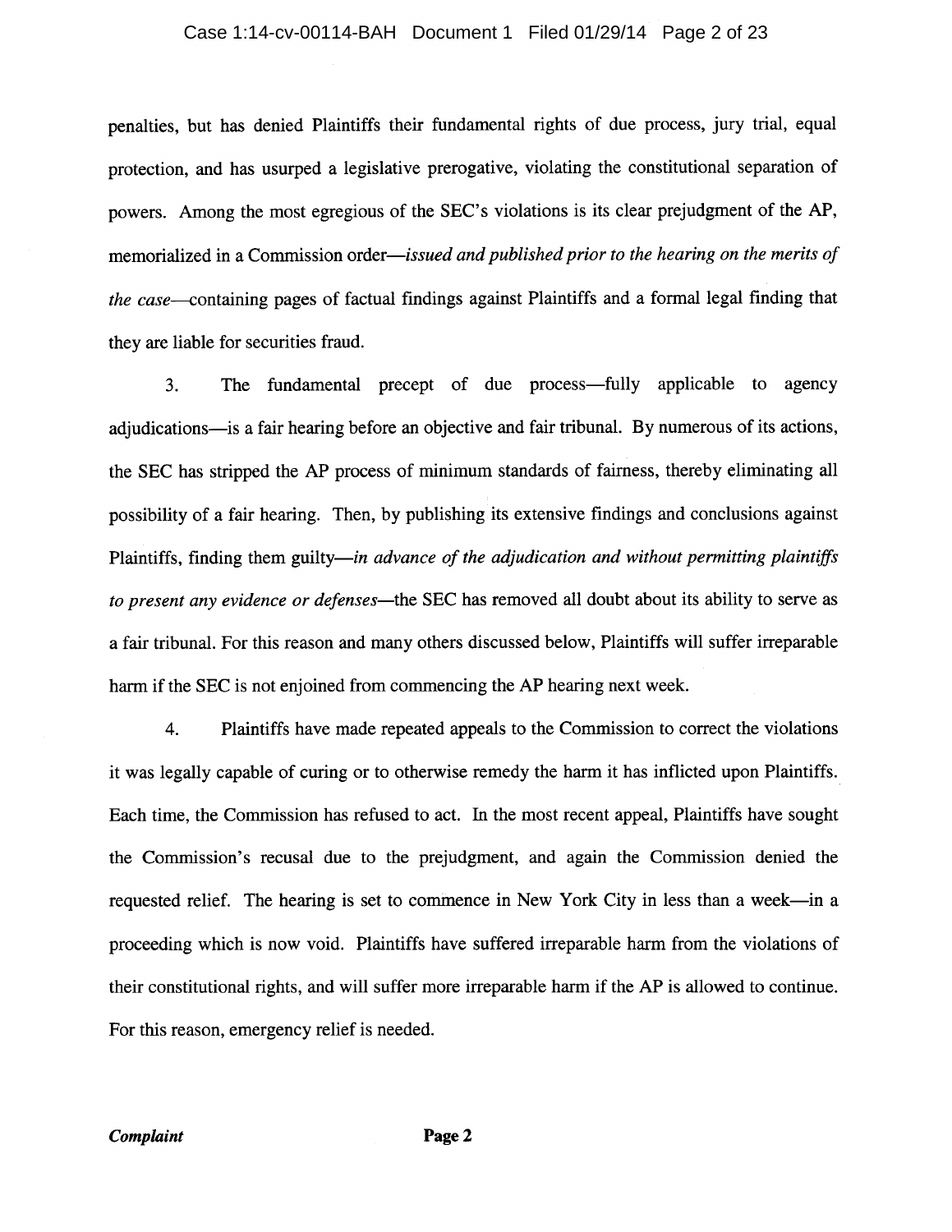### II. JURISDICTION, VENUE, AND PARTIES

This Court has subject matter jurisdiction pursuant to 28 U.S.C. §§ 1331, 1337,  $5<sub>1</sub>$ 1346, 1651, 2201 and 5 U.S.C. § 702 and 706. Venue is proper in this district pursuant to 28 U.S.C.  $\S$  1391(b) and (e).

Jarkesy is a natural person, citizen of the State of Texas, and resident of Harris 6. County, Texas.

7. Patriot28 is a limited liability company organized and existing under the laws of the State of Delaware and having its principal place of business in Harris County, Texas.

The SEC is an agency of the United States government headquartered in 8. Washington, D.C.

#### **III. STATEMENT OF FACTS**

#### A. Background of AP

9. Jarkesy formed Patriot28 (then known as John Thomas Capital Management, LLC) in 2007 to manage investment funds sold exclusively by a registered placement agent to high-net-worth individuals who knowingly accepted the funds' high-risk investment strategy and acknowledged their ability to bear a loss of their entire investment. Mr. Jarkesy was one of the largest investors, contributing approximately \$600,000 of his own money in the funds. The funds invested in small- and mid-cap corporate equities and life settlements *(i.e.*, assignments of high benefit life insurance policies) and made bridge loans to development-stage companies.

Patriot 28's funds were battered in the financial crisis of 2008 and have not fully 10. recovered. The SEC's Enforcement Division ("Division") investigated Plaintiffs and ultimately sought to institute the AP, charging Plaintiffs with alleged violations of the Securities Act of 1933 ("Securities Act"), the Securities Exchange Act of 1934 ("Exchange Act" or "34 Act"),

#### Complaint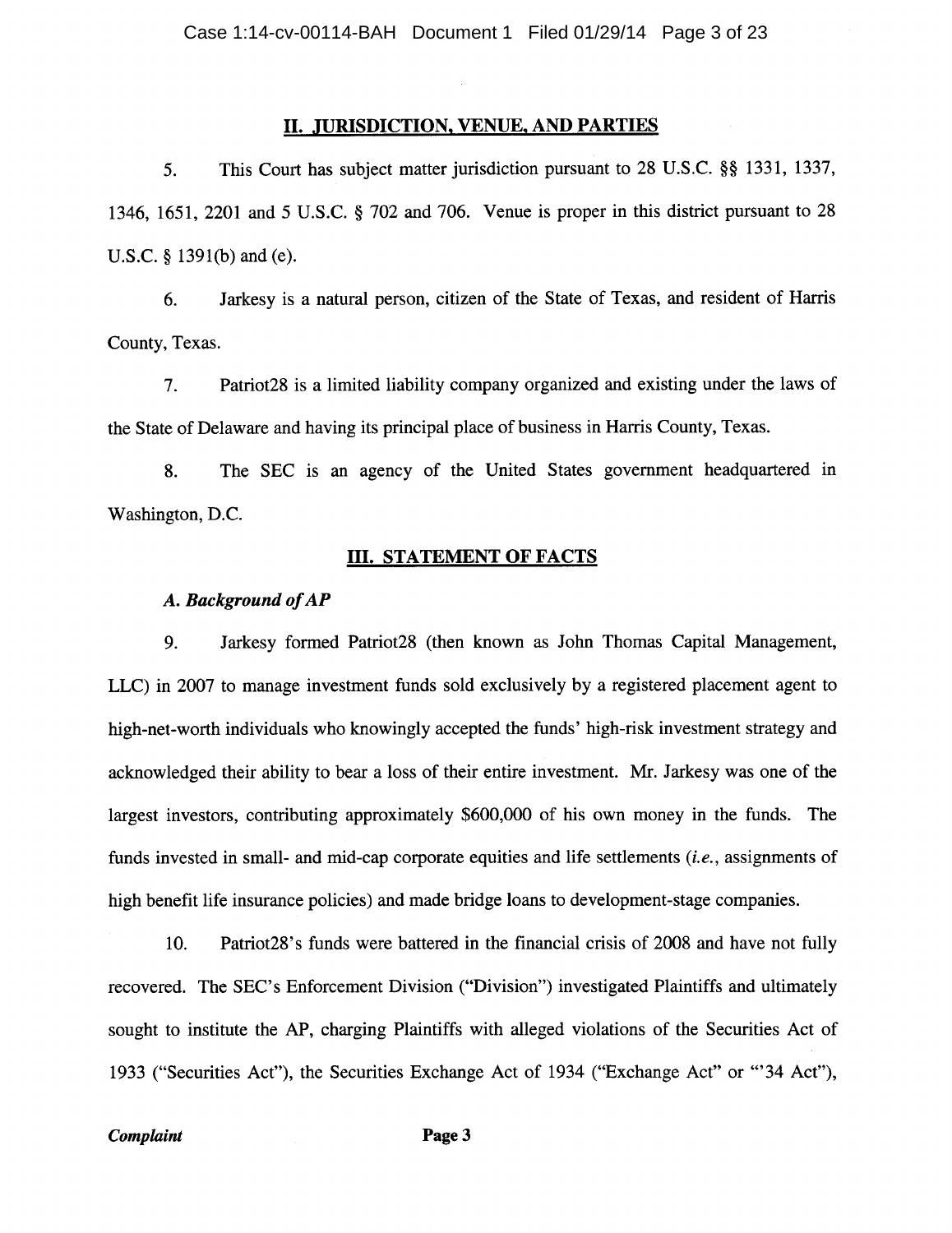## Case 1:14-cv-00114-BAH Document 1 Filed 01/29/14 Page 4 of 23

and the Investment Adviser's Act of 1940 ("Advisers Act" or "'40 Act"). The Division seeks disgorgement of fees, lifetime securities-industry and officer-and-director bars, \$100 million in penalties, and a cease-and-desist order.

Plaintiffs deny virtually every allegation in the Order Instituting Proceedings 11. ("OIP") issued by the Commission to initiate the pending AP. Numerous of the allegations are objectively false and can be proven so with a single document. Others are immaterial, either because they are grounded on minutiae that could not possibly have impacted investors who were in the midst of a lock-up period, or because they were not causally connected to the losses in the funds' value (which is currently around \$15 million). Many reflect a fundamental misunderstanding of the transactions at issue, and others ignore Plaintiffs' reliance on the advice and contributions of qualified professionals who assisted with fund formation and operations.

The OIP was issued in March, 2013, and Plaintiffs were served with it in May 12. 2013. The AP "trial" was originally set for October, then moved to November, and is now scheduled for February 3, 2014 in New York (apparently for the convenience of the government, and despite the SEC's settlement with the New York-based co-respondents).

#### **B.** Background of SEC APs

Like many federal regulatory agencies, the SEC is authorized to conduct 13. administrative proceedings pursuant to the strict mandates of the Administrative Procedure Act, 5 U.S.C. § 551 et seq. The SEC has promulgated "Rules of Practice" as its rules of procedure, 17 C.F.R. 201, subpart D. Administrative proceedings are initiated by the OIP issued by the Commission, alleging facts that the Commission has "reason to believe" constitute one or more violations of securities laws enforced by the SEC. The OIP states that the purpose of the hearing is to determine whether or not the Division's allegations are true. From that point forward, the

#### Complaint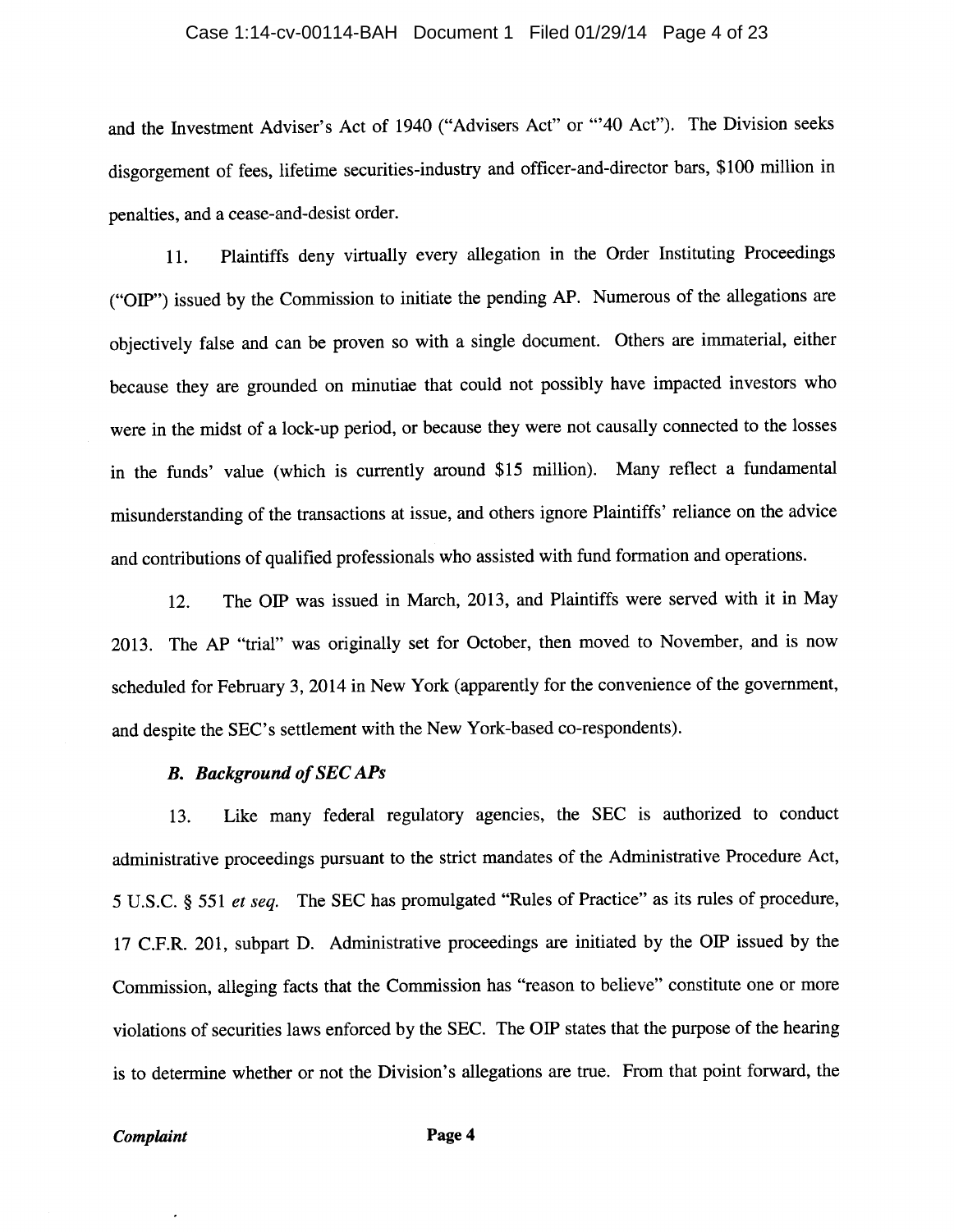## Case 1:14-cv-00114-BAH Document 1 Filed 01/29/14 Page 5 of 23

Commission is cast in the role of unbiased supervisor and reviewer of the proceedings. The agency's Enforcement Division ("Division") serves as trial counsel prosecuting the claim, and the SEC employs several Administrative Law Judges ("ALJ's") to act as judge at the hearings and in pre-hearing conferences.

Nowadays, the SEC imposes tight timetables on AP's pursuant to its Rules of 14. Practice, which allow only up to 300 days from service of the OIP on the respondent to the filing of the ALJ's written "Initial Decision" with the Commission. These self-imposed time limits only allow approximately four to five months for pre-trial preparation after service of the OIP, regardless of the complexity of the issues, the number of respondents and witnesses, and the volume of documents and data collected during the investigation and relevant to the case.

The ultimate judge in the AP is the Commission, which sits as an appellate  $15.$ tribunal but with *de novo* review authority. Only the Commission's final decision on appeal from an ALJ's initial decision becomes an enforceable and appealable judgment.

As the ultimate judge, the Commission, and each of its five members, must 16. scrupulously avoid any bias or appearance of bias during the pendency of the proceedings up until the final decision is made. A biased Commission or a single biased Commissioner-one who has made up his mind regarding a respondent's guilt, or even appears to have done so-is disqualified as a matter of law. When the entire Commission has prejudged a case, it nullifies the AP. Without a valid sitting Commission, there is no decisional body to review the "trial" conducted before the ALJ, no possibility of a valid, binding Commission order, and no final order from which to seek appellate review in circuit court. The whole adjudicatory structure has collapsed.

Page 5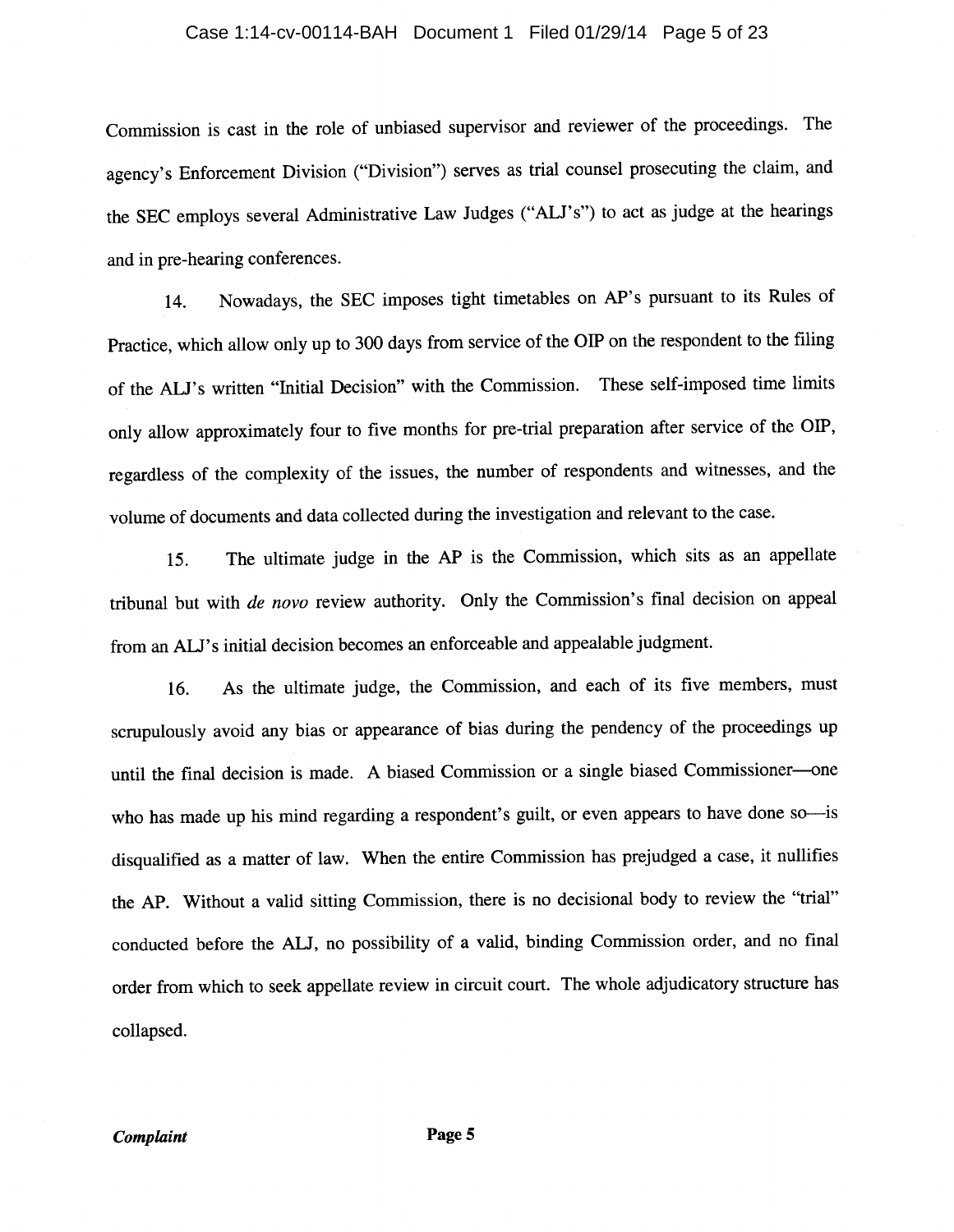#### C. The Commission Unlawfully Prejudged Plaintiffs' Guilt in the AP

The SEC charged Plaintiffs in the AP along with co-respondents Anastasios 17. "Tommy" Belesis ("Belesis"), a licensed, securities professional, and John Thomas Financial, Inc. ("JTF"), an SEC-registered broker-dealer owned or controlled by Belesis. JTF served as the placement agent in charge of selling investments in the funds that were formed and managed by Plaintiffs.

Shortly before the November hearing (trial) setting, Belesis and JTF reached 18. agreement on the terms of a settlement with Division counsel. The Commission approved that settlement, voting on and issuing an Order Making Findings, Imposing Remedial Sanctions and a Cease-And-Desist Order (the "Order"), which was made public on December 5, 2013. Plaintiffs were given no notice of any hearing or other proceeding regarding the settlement, and were given no opportunity to be heard in connection with the Commission's decision to enter the Order. Further, Plaintiffs provided no admissions or waivers as to any proceedings, nor were any sought.

Inexplicably, in the December 5, 2013, Order—a full two months before the 19. rescheduled AP hearing-the Commission entered detailed and unqualified findings of fact and conclusions of law against Plaintiffs, including finding that Plaintiffs engaged in fraudulent conduct and violated a specific provision of the Advisers Act. The Commission's remarkable Order contains elaborate findings so sweeping as to establish violations of all of the Division's charges and to support each of the remedies sought.

The pages of detailed findings issued against Plaintiffs were totally unnecessary 20. to effect the settlement with Belesis and JTF and, therefore, serve no other purpose than to express the opinions and conclusions of the Commission.

#### Complaint

Page 6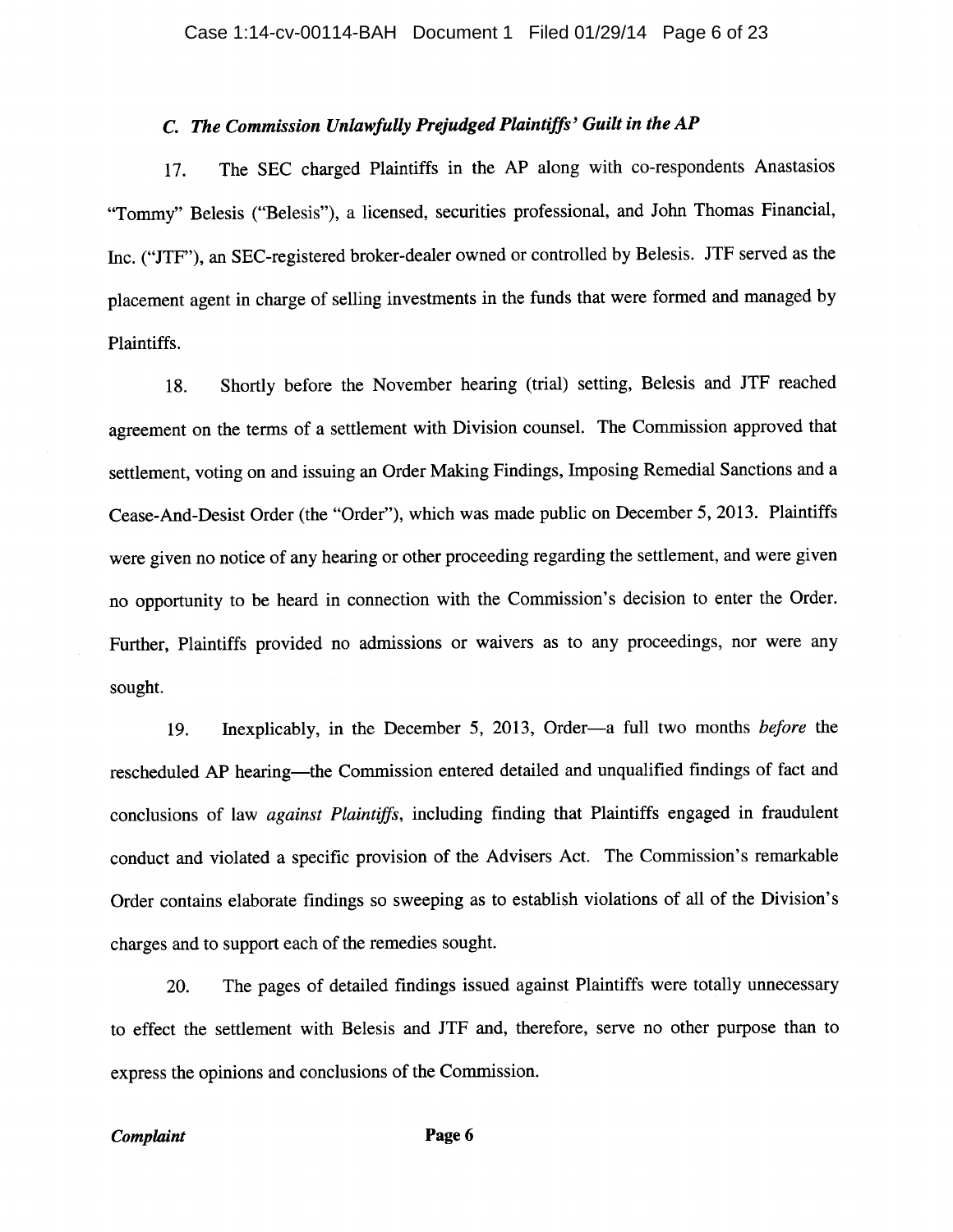#### Case 1:14-cv-00114-BAH Document 1 Filed 01/29/14 Page 7 of 23

The Order carries the same legal effect and weight as every other Commission 21. order, and the findings against Plaintiffs cannot be distinguished from the other findings in that Order or any other Commission order.

The Order contains no reference to "allegations" or acknowledgement that the 22. Plaintiffs have denied virtually all of the Division's accusations. Instead, the Order was issued as official opinions and conclusions of the agency.

Upon entry of its Order finding the Plaintiffs culpable, the Commission also 23. published its findings in the official SEC News Digest. See http://www.sec.gov/news/digest/2013/ dig120513.htm (last visited January 24, 2014.) Like the Order, the SEC News Digest omits any reference to "allegations," but rather reports these findings like all other official acts of the Commission. Both the Order and the News Digest report have been widely reported in the media.

24. The Commission's action in entering the Order finding Plaintiffs guilty in advance of the trial establishes conclusively that the Commission has prejudged the Plaintiffs' case. Such prejudgment disqualifies the Commission, nullifies the pending AP, and thus requires dismissal.

#### Charging Plaintiffs in the Forum of an AP Violated Their Rights to Equal D. Protection Through Denial of Fundamental Right to Jury Trial

25. The SEC has discretion to bring certain cases in an AP, which previously could only be brought in federal court. The SEC chooses whether to bring cases in APs or in federal court on a case-by-case basis, subject to no standard imposed by Congress or even any SEC rule or established practice.

Complaint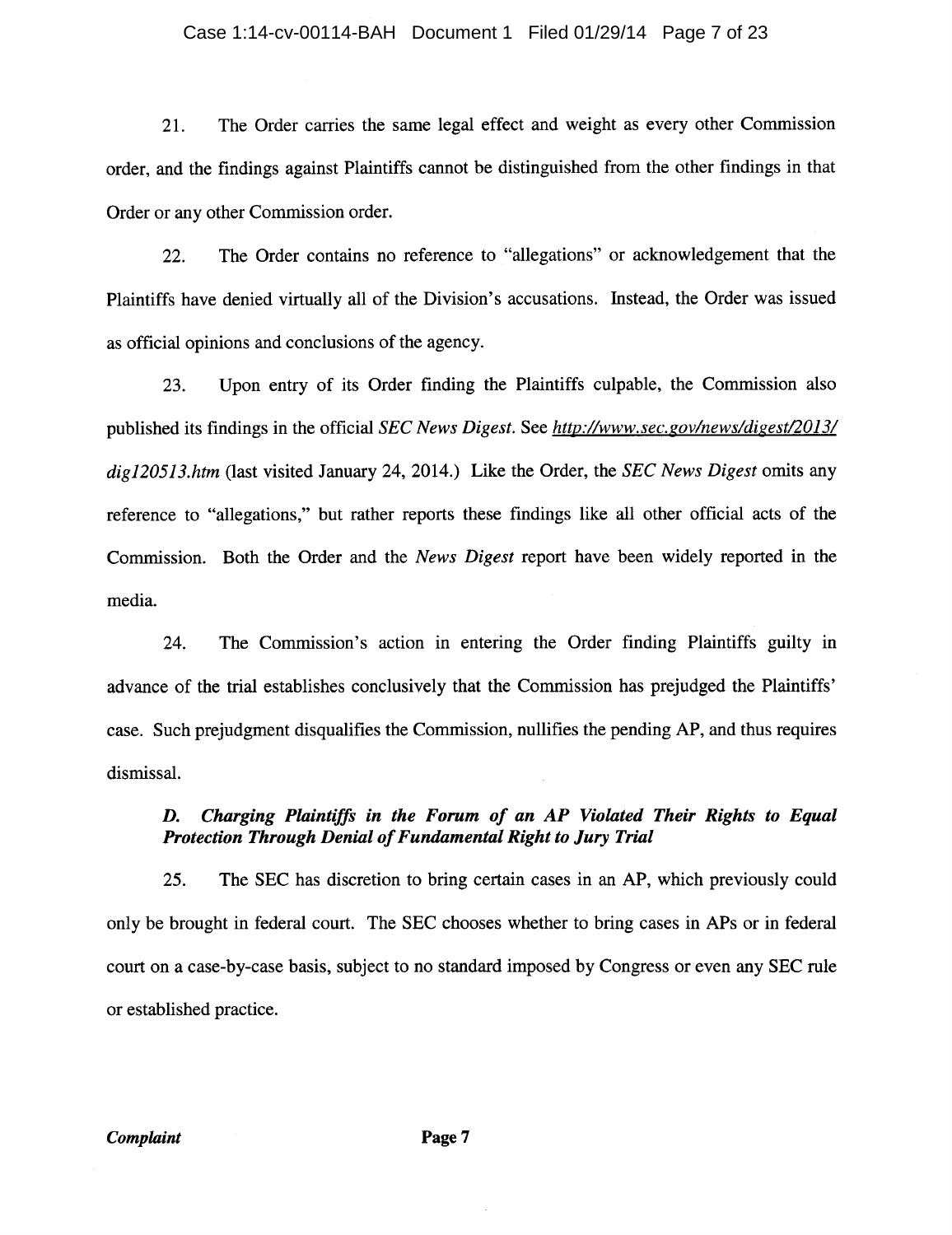#### Case 1:14-cv-00114-BAH Document 1 Filed 01/29/14 Page 8 of 23

The Seventh Amendment right to trial by jury in civil cases is a fundamental 26. right, indeed recognized by the Framers of the Constitution as important to the assurance of fair procedure and central to the preservation of democracy.

The result of this haphazard process is that parties charged by the SEC have their 27. fundamental Seventh Amendment right to jury trial preserved, or denied, based on the arbitrary, capricious or malicious decision of the Commission.

When that right to jury trial is arbitrarily denied for some (i.e., Plaintiffs) and 28. respected for others, victims of the deprivation are discriminated against in the availability of their fundamental right to jury trial and the panoply of due process, procedural and evidentiary rules applicable to federal court actions, and are denied equal protection under the law.

When the law lays an unequal hand on those who have allegedly committed 29. intrinsically the same quality of offense and handicaps one and not the other in the exercise of a fundamental right, it has committed an invidious discrimination as if it had selected a particular race, nationality or religion for oppressive treatment. Thus the Commission's discriminatory treatment of Plaintiffs is subject to strict scrutiny analysis, and its unlimited and unguided discretion effectively constitutes invidious discrimination in the availability of the fundamental Seventh Amendment right.

The SEC's actions described above have violated Plaintiffs' rights to equal 30. protection under the law under the Fifth Amendment Due Process Clause applicable to federal agencies.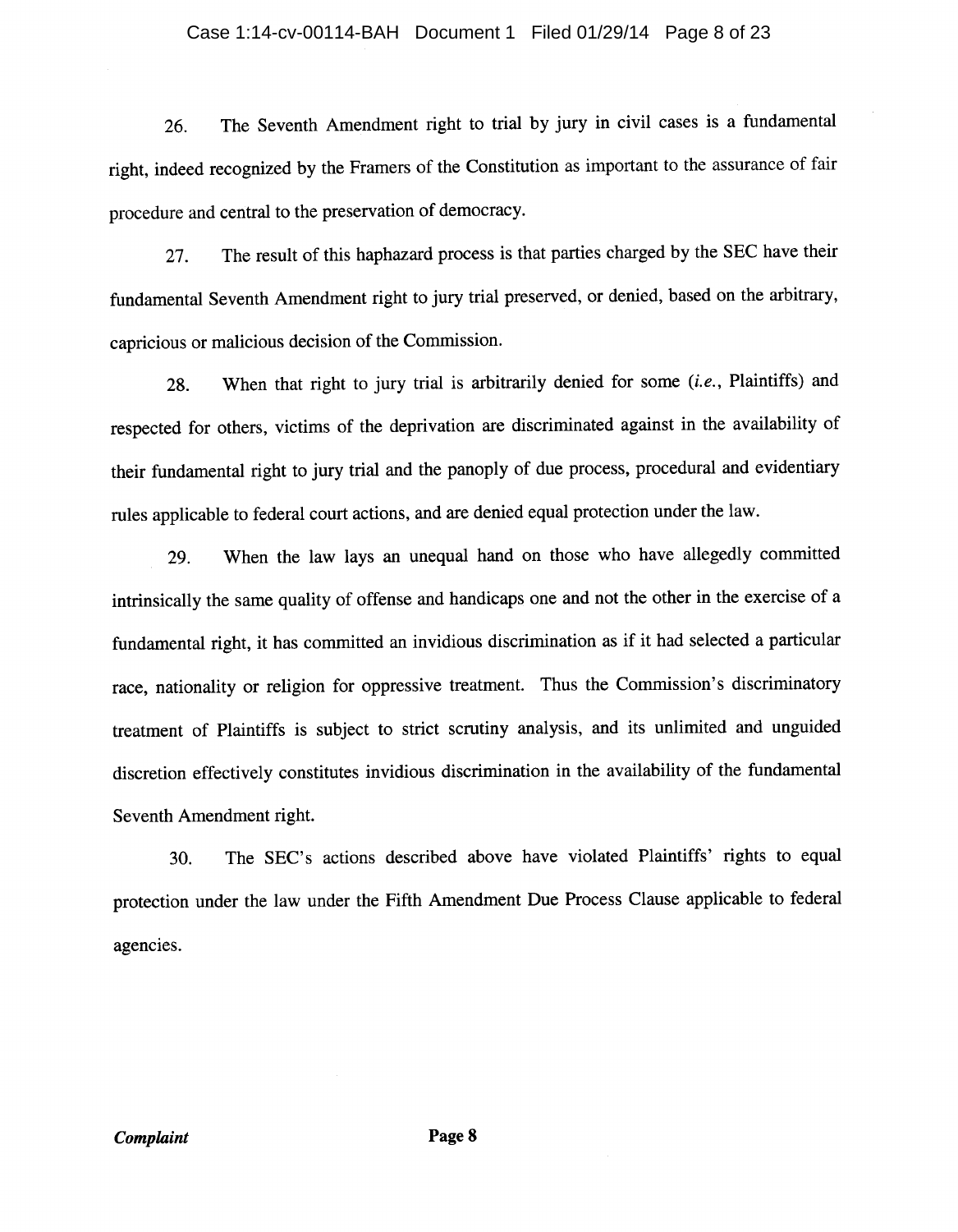# E. Charging Plaintiffs in an AP Was Arbitrary and Capricious and Violated Their **Rights to Equal Protection**

By charging Plaintiffs in an AP instead of federal court, the SEC has treated 31. Plaintiffs differently--- to their detriment--- from others similarly situated. This different treatment has forced Plaintiffs to defend themselves in the truncated AP proceeding with an extremely high volume of evidence, virtually no discovery, no protection of the Federal Rules of Civil Procedure, no counterclaims, no Federal Rules of Evidence (or any discernible standard governing evidence), no jury, and no Article III judge, when others in the same situation have been afforded all of those protections in federal court.

Neither the Securities Act, the Exchange Act or the Advisers Act (or any other 32. statute the SEC enforces) provides any standard to direct the SEC how to choose an AP or a federal court civil action to pursue enforcement actions.

The forum determination is made on a case-by-case basis. This ad hoc decision 33. dictates whether the respondents will be afforded a jury, rules of procedure, rules of evidence, or an Article III judge.

Plaintiffs have identified the following "comparators," who were charged in a 34. similar timeframe as Plaintiffs, and whose cases—like Plaintiffs'—could have been brought in federal court or in an AP. Each of the comparators is alleged to have engaged in investment advisor misconduct with identical or nearly-identical charges and remedies sought: (1) BKV, S.D.-Fla: (2) SK, N.D.-Ga.; (3) RKH, S.D.-N.Y.; (4) WN, N.D.-Cal.; (5) NSC, LLC, D.-Conn.; (6) DUT, N.D.-Tex.; (7) YA, S.D.-N.Y.; (8) DHFG, D.-Conn.; and (9) JG, S.D.- Fla. (The details of the cases against the comparators are compiled and attached on Exhibit A, which is incorporated herein by reference.)

Page 9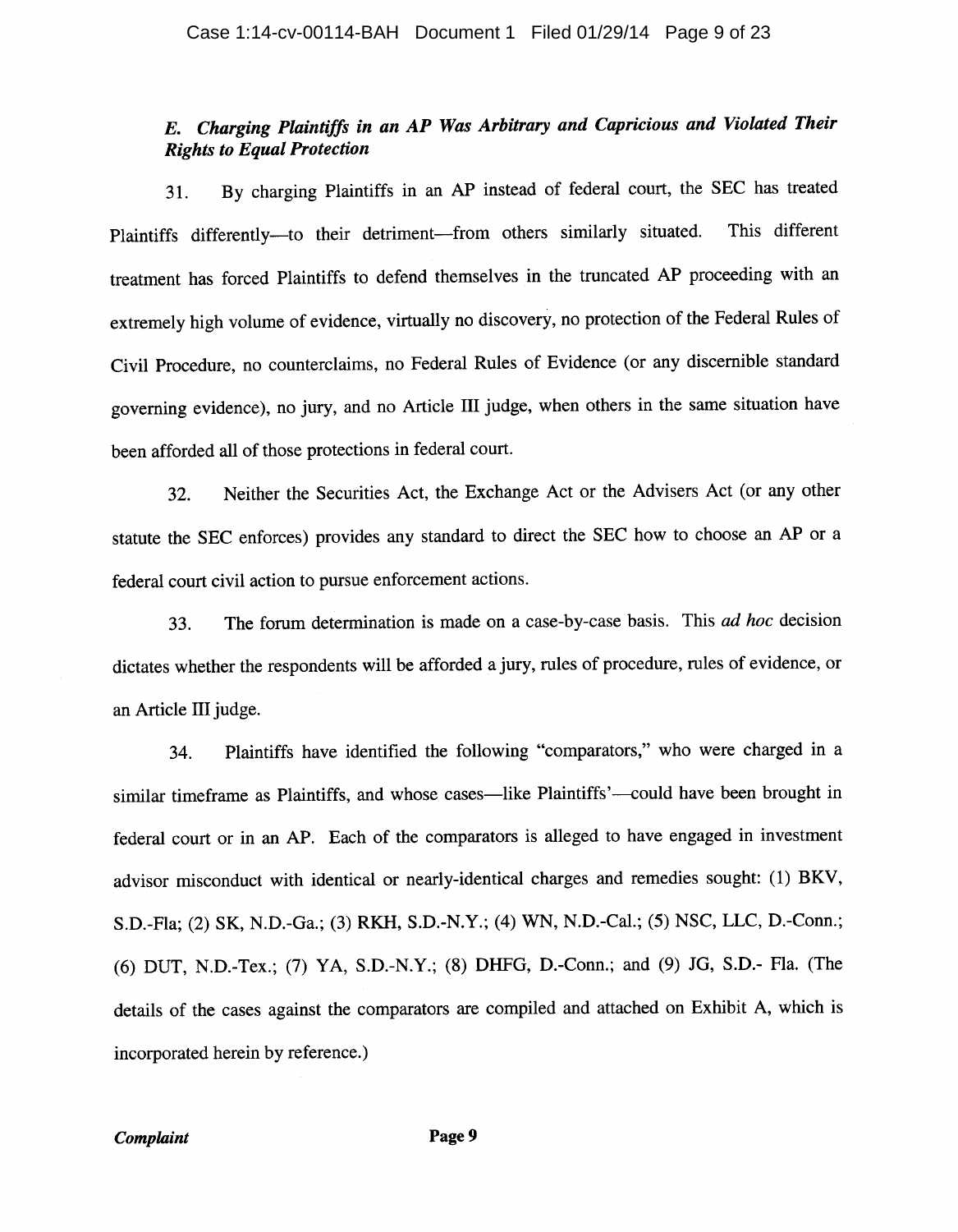#### Case 1:14-cv-00114-BAH Document 1 Filed 01/29/14 Page 10 of 23

The SEC lacks any rational basis to charge Plaintiffs in an AP, yet brings suit in 35. federal court against the comparators. Plaintiffs further allege, on information and belief, that there is no reasonably conceivable state of facts that could provide a rational basis for the SEC's decision to bring Plaintiffs' case as an AP or treat Plaintiffs disparately from other, virtually identical parties.

Plaintiffs allege, on information and belief, that the SEC acted intentionally and 36. without mistake.

Plaintiffs allege, on information and belief, that the SEC's decision to charge 37. Plaintiffs in the AP forum was malicious and motivated, at least in part, by animus against Plaintiffs.

The SEC's actions described above have violated Plaintiffs' rights to equal 38. protection under the law under the Fifth Amendment Due Process Clause applicable to federal agencies.

# F. The Commission Engaged in Unlawful Ex Parte Communications in Violation of the Administrative Procedure Act

Under the Commission's current practice and published procedures, the 39. memorandum to recommend a settlement to the Commission, along with the settling party's written offer of settlement, are routinely prepared by persons involved in the investigation and/or prosecution of the case.

In addition, upon information and belief, the participating Division staff responds 40. to questions and issues raised by Commissioners and their staff while reviewing the recommendation, and may participate in closed Commission meetings during which the settlement is considered and voted upon.

Complaint

Page 10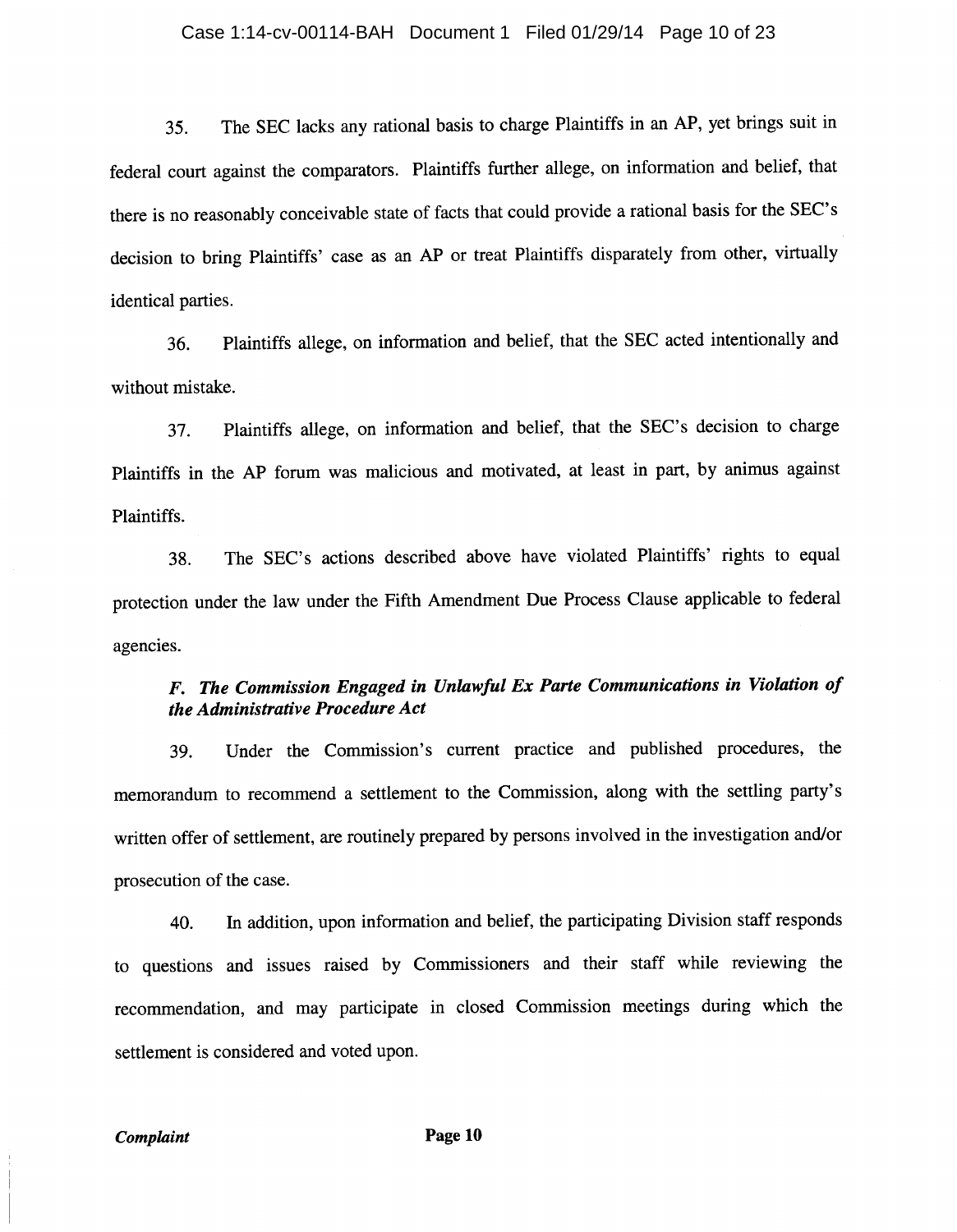The APA and the OIP in Plaintiffs' case both impose rigid restrictions or outright 41.

bans on ex parte communications between the Division staff prosecuting APs and the

Commission. Section 554(d) of the APA provides that

An employee or agent engaged in the performance of investigative or prosecutorial functions for an agency in a case may not, in that or a factually related case, participate or advise in the decision, recommended decision, or agency review pursuant to section 557 of this title, except as witness or counsel in public proceedings.

The OIP entered against Plaintiffs further provides that

In the absence of an appropriate waiver, no officer or employee of the Commission engaged in the performance of investigative or prosecuting functions in this or any factually related proceeding will be permitted to participate or advise in the decision of this matter, except as witness or counsel in proceedings held pursuant to notice.

Despite the clear prohibitions of the APA and OIP, the Commission could not 42. have possibly possessed the particularized information reflected in the Order unless it received significant, detailed ex parte communications from the Division staff who investigated and were prosecuting the case, in direct violation of Section 554(d) of the Administrative Procedures Act.

Because the Commission engaged in unlawful ex parte communications with its 43. Division staff in violation of the APA and the terms of the OIP, the AP is nullified and must be dismissed by the Commission.

Plaintiffs sought dismissal of the AP by motion to the ALJ with extensive citation 44. to controlling authority related to improper ex parte communications. The ALJ deemed Plaintiffs' request "frivolous" and "baseless" and directed Plaintiffs to file no further motions "like this" in the AP. The ALJ reached her prompt and unreasoned decision despite the clear violation of the APA, citing and relying instead on a twenty-three-year-old Commission decision in which the Commission granted itself authority to engage in ex parte communications, in clear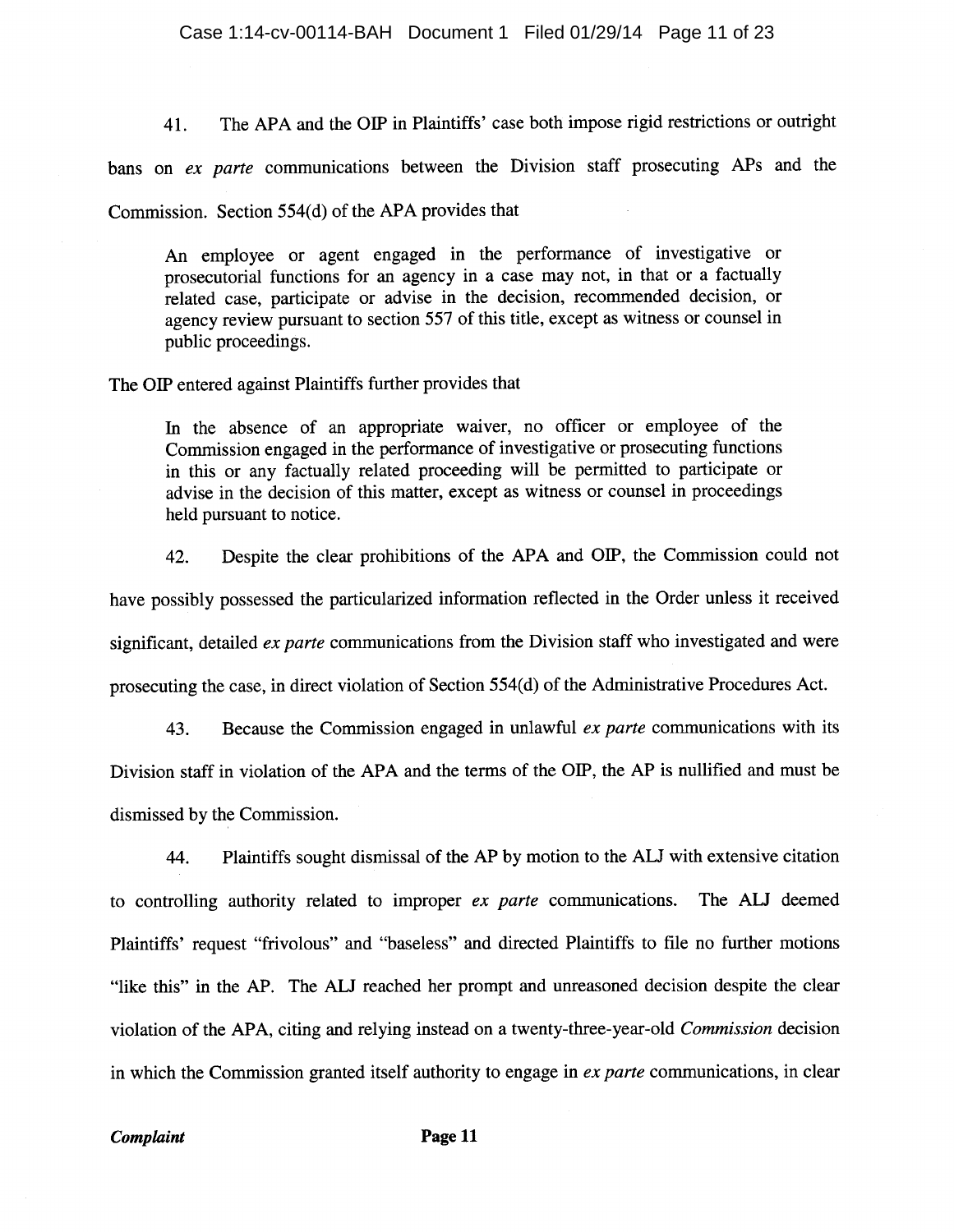violation of the APA, by creating an extra-statutory rule of convenience as a subterfuge to excuse regularly-committed statutory violations.

Plaintiffs have appealed the ALJ's erroneous decision to the Commission, but the 45. Commission has thus far refused to grant relief.

46. By these actions, the Commission has engaged in unlawful and improper ex parte communication with the Division staff in this case, in violation of the Administrative Procedure Act and the OIP, which actions violate Plaintiffs' due process rights. These violations can only be cured by dismissal.

#### The SEC Denied Plaintiffs' Due Process By its Refusal to Follow its Own G. **Procedures**

A government agency that adopts procedural rules must follow those rules. The 47. SEC's rules of procedure—the "Rules of Practice"— govern SEC AP's, including the AP filed against Plaintiffs. Those Rules expressly adopt and incorporate the doctrine of Brady v. Maryland and require the Division to produce to AP respondents the exculpatory or impeachment materials and documents the Division possessed or gathered in its investigation. 17 C.F.R.  $§$  201.230(a), (b).

In the AP, the Division delivered to Plaintiffs a hard drive containing over 700 48. gigabytes ("gb") of data the Division presumably obtained in its investigation. The Division did not identify any *Brady* material contained within the 700 gb of data, nor did it provide an index or other catalogue to identify material on the drive. Despite diligent efforts, Plaintiffs could not possibly review the enormous quantity of data provided before a hearing on the merits in 2014.

As told to the SEC, Plaintiffs were advised by a computer forensics expert that 49. 700 gb of data are roughly equivalent to 7,000 linear yards of books on shelves, or between 15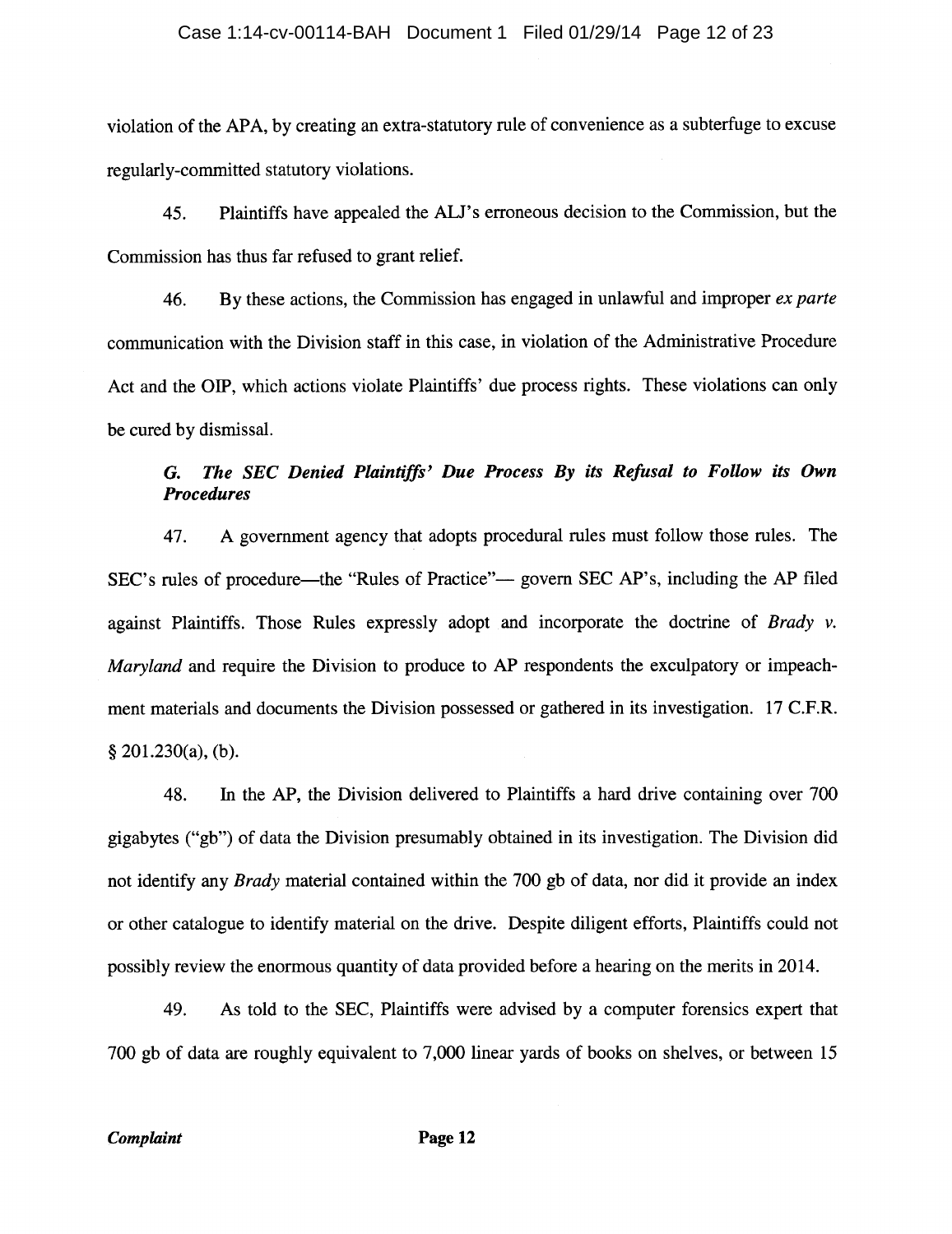#### Case 1:14-cv-00114-BAH Document 1 Filed 01/29/14 Page 13 of 23

and 25 million pages of information, which would take two lawyers or paralegals working twelve-hour days over four decades to review. Plaintiffs, therefore, cannot possibly determine what Brady or other relevant material is hidden in the 700 gb mountain of data over the next several years, much less within 300 days.

The ALJ and the Commission refused to order the Division to provide any 50. guidance as to what *Brady* material is in the data. (It is clear, however, that the Division included in the 700 gb a great deal of irrelevant, trash e-mail collected from other witnesses that Plaintiffs will have to sort through, such as Viagra® advertisements and solicitations for the sale of pornography.)

Plaintiffs learned, shortly before the then-scheduled AP hearing, that Division  $51.$ counsel were in possession of previously-undisclosed interview notes from their interviews with investor witnesses, some of whom are named on the Division's witness list for the AP hearing. Division counsel refused to produce the notes, claiming privilege. Shortly thereafter, the Division produced a sworn declaration of its trial counsel purportedly disclosing and summarizing all *Brady* material in the witness interview notes.

The Division then produced the notes of one of several witness interviews, which 52. notes were four (4) pages in length and chock full of material—not disclosed in the declaration to impeach the witness and the settled co-respondent, both of whom the Division intends to call at the AP hearing.

In the trial attorney's declaration and summary, only six (6) lines from the notes 53. were revealed, establishing that the Division's claim of *Brady* compliance was untrue and the Division counsel's written declaration was deficient, incorrect, and misleading.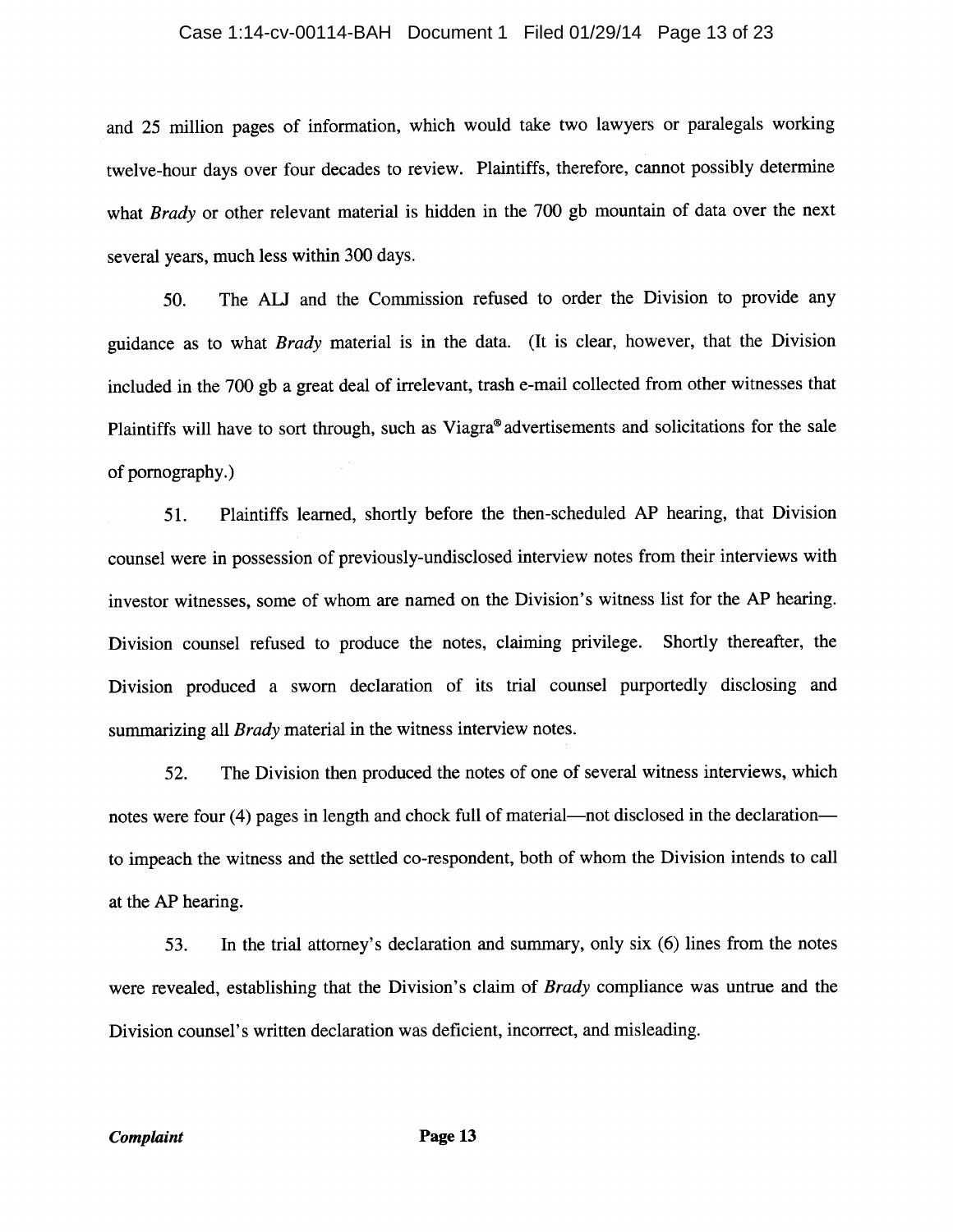#### Case 1:14-cv-00114-BAH Document 1 Filed 01/29/14 Page 14 of 23

Plaintiffs moved that the ALJ compel production of the actual interview notes, a 54. motion the ALJ later denied. The ALJ nevertheless summarily denied all relief Plaintiffs requested (i.e., in camera review of the withheld notes, identification of Brady material in the 700 gb of data, and a continuance).

On interlocutory appeal, the Commission likewise denied all relief sought by 55. Plaintiffs in an opinion replete with mischaracterizations of fact and law.

Because the SEC adopted *Brady* as a procedural rule, it is obligated to follow that 56. case and its progeny, as a necessary component of even the abbreviated due process mandates applicable to agency proceedings pursuant to the Fifth Amendment. As the Commission itself recognized in an order issued one month earlier, a Brady doctrine encompasses the Pennsylvania  $\nu$ . Ritchie duty to review, in camera, documents the government claims are privileged but may contain Brady material. The SEC's Brady/Ritchie obligation was specifically brought to the ALJ's attention, but the ALJ refused to review the notes in camera or make them part of the AP record, a glaring violation of the SEC Rules of Practice, which was then ratified by the full Commission in its denial of interlocutory relief.

57. Because the ALJ and the Commission refused to follow Brady and Ritchie, Plaintiffs not only will be forced to an AP hearing on the merits without the *Brady* material that is almost certainly in the undisclosed Division counsel's notes, but also will have no meaningful judicial review of the hearing decision because the *Brady* notes will not be in the record, and Plaintiffs will be unable to demonstrate the materiality of the missing exculpatory evidence.

58. The ALJ's and Commission's denials of relief have made it impossible for Plaintiff's to obtain a fair hearing.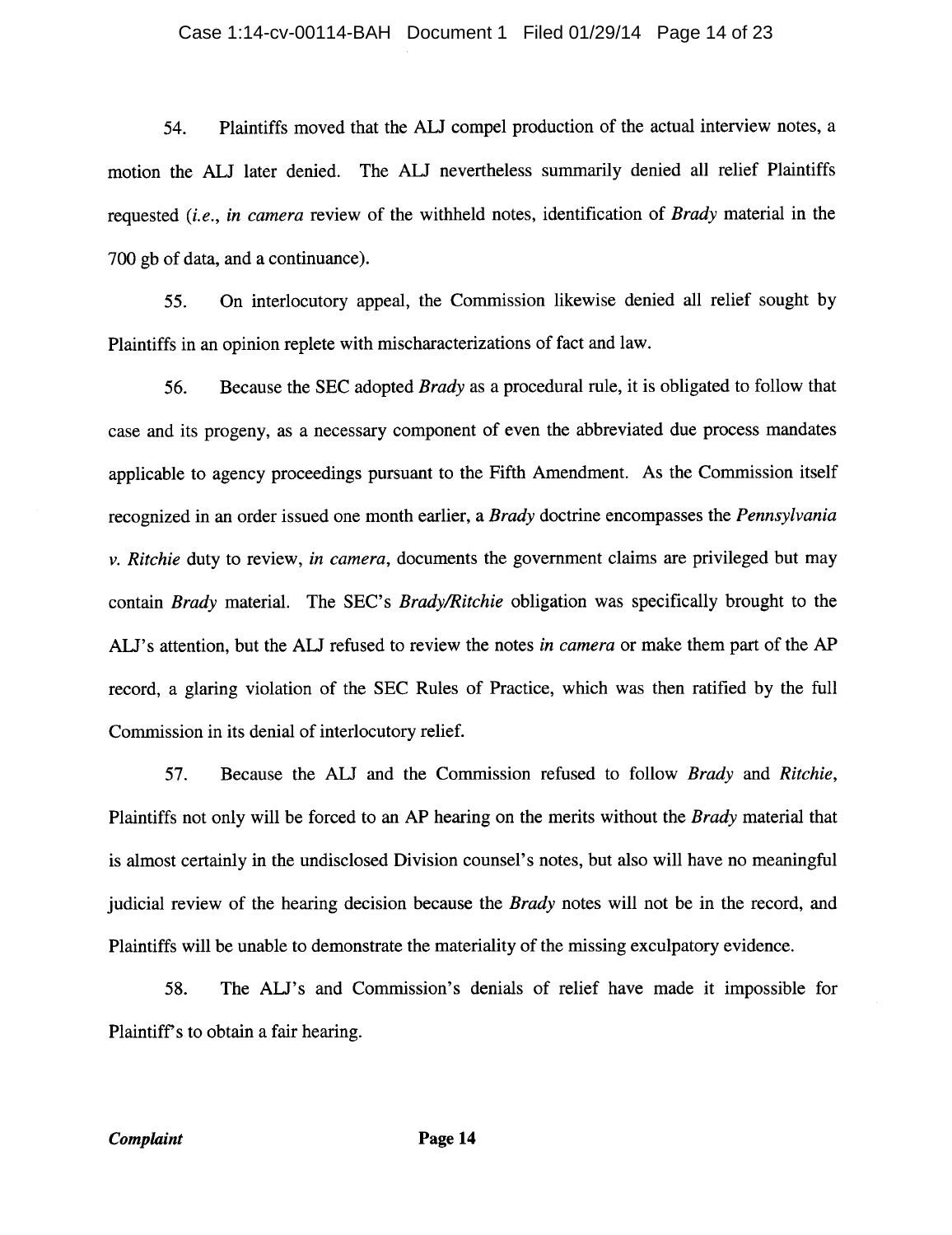In addition, the SEC's violations of its own regulation-one protecting 59. fundamental statutory or constitutional rights of parties appearing before it—requires invalidation of the proceedings without regard to whether the alleged violation has substantially prejudiced the Plaintiffs.

#### H. Irreparable Injury

Plaintiffs have been irreparably harmed by the SEC's constitutional and other 60. violations described herein.

61. Plaintiffs will suffer further irreparably injury, if the AP is not halted.

62. If an injunction does not issue to halt the AP hearing, Plaintiffs will be irreparably injured because they will have suffered and continue to suffer the very constitutional violation of which they complain.

### I. Exhaustion of Remedies and Administrative Procedure Act Jurisdiction

63. Neither the Administrative Procedure Act nor the SEC's Rules of Practice provide any opportunity for Plaintiffs to assert counterclaims, obtain discovery on these issues or request declaratory relief. In addition, a hearing or an appeal to the Commission, a tribunal that has nullified the administrative proceedings through a pre-hearing prejudgment of the Plaintiffs, is so violative of due process as to be *per se* irreparable injury warranting injunctive relief. Plaintiffs have exhausted all administrative remedies available to them before the SEC, as alleged above, and have no adequate remedy at law.

It is appropriate and necessary for this Court to exercise jurisdiction over 64. Plaintiffs' claims before conclusion of the AP because i) without judicial review at this stage all meaningful judicial review will be foreclosed, ii) Plaintiffs' claims are wholly collateral to the review provisions of the Securities Act, Exchange Act and Advisers Act, and iii) Plaintiffs'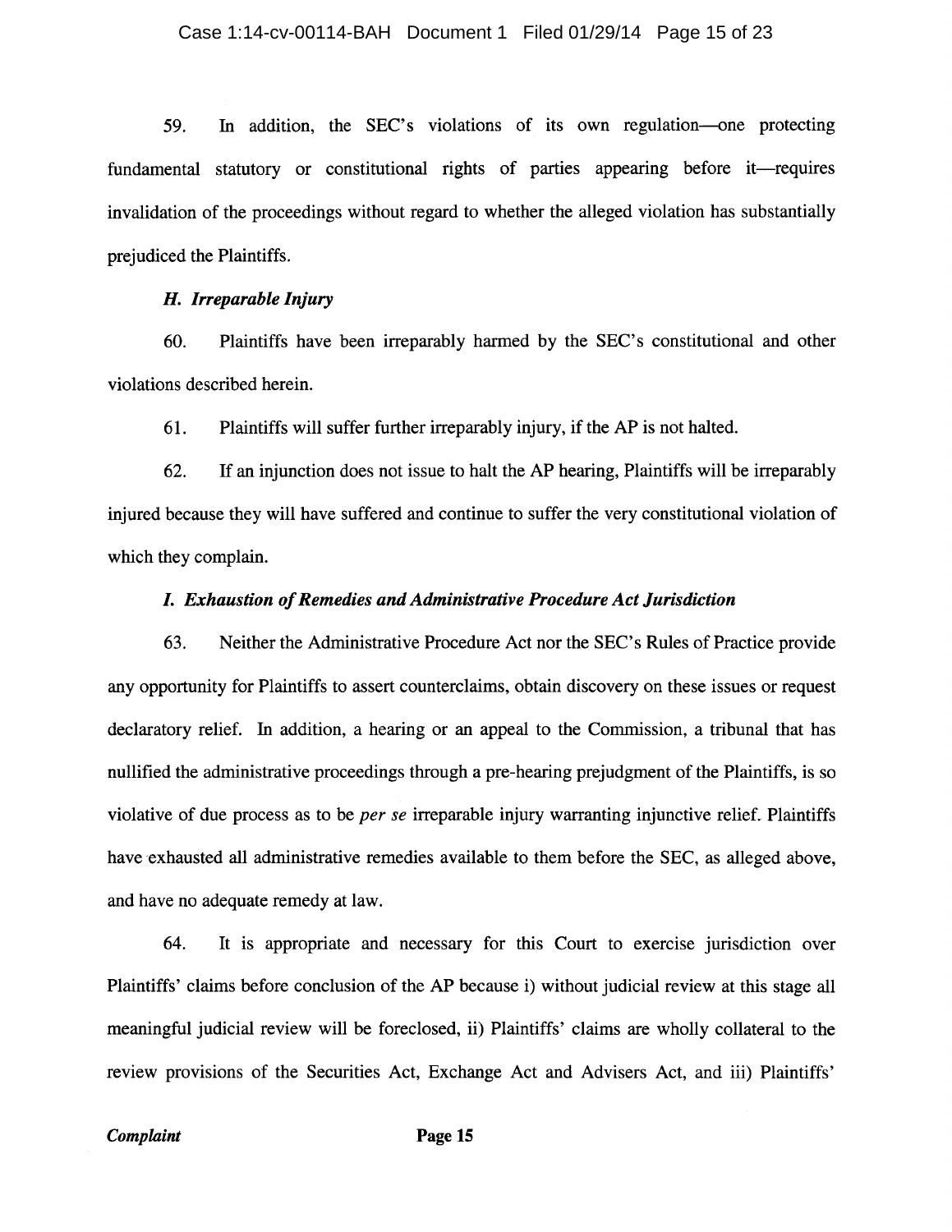#### Case 1:14-cv-00114-BAH Document 1 Filed 01/29/14 Page 16 of 23

claims are outside the experience of the SEC. First, the AP and the avenue for review do not provide for litigation of the issues raised by Plaintiffs, and the SEC is not empowered by statute to grant relief. Plaintiffs cannot assert counterclaims, seek declaratory relief, or conduct discovery on any of their constitutional claims in the AP. Nor do the claims charged by the SEC have anything to do with the constitutional challenges raised by Plaintiffs. As a result, no administrative findings or record will be developed in the AP that will permit appellate review of Plaintiffs claims pursuant to the normal procedures available under the Administrative Procedure Act. Second, Plaintiffs' claims of constitutional deprivations are wholly collateral to the securities law violations the SEC charges in the OIP; even if Plaintiffs were guilty as charged (which they are not) they would still have actionable claims against the SEC for violating their rights. In other words, the claims herein are independent of the merits of the charged violations of securities laws. Moreover, Plaintiffs do not complain of mere errors in the application of the SEC's adjudicatory procedures, but contest the very existence of the Commission—as a legallyvalid and surviving component of the administrative process as applied to Plaintiffs—in the wake of its fatal prejudgment of the case. Third, whether the SEC has violated Plaintiffs' rights as alleged is not a matter peculiarly within the SEC's administrative securities law expertise, and administrative expertise is not implicated where a constitutional violation is alleged, because such allegations are particularly suited to the expertise of the judiciary. Moreover, the SEC is in no position to adjudicate allegations of its own violations of constitutional rights. Finally, because the SEC has conclusively shown that it is biased against Plaintiffs and has prejudged the AP, any administrative proceeding before, or appeal to, the SEC would be an exercise in futility that the law does not require before judicial review. In short, the Commission's conduct has vitiated its pivotal role in the process, legally eradicating the entire adjudicatory framework and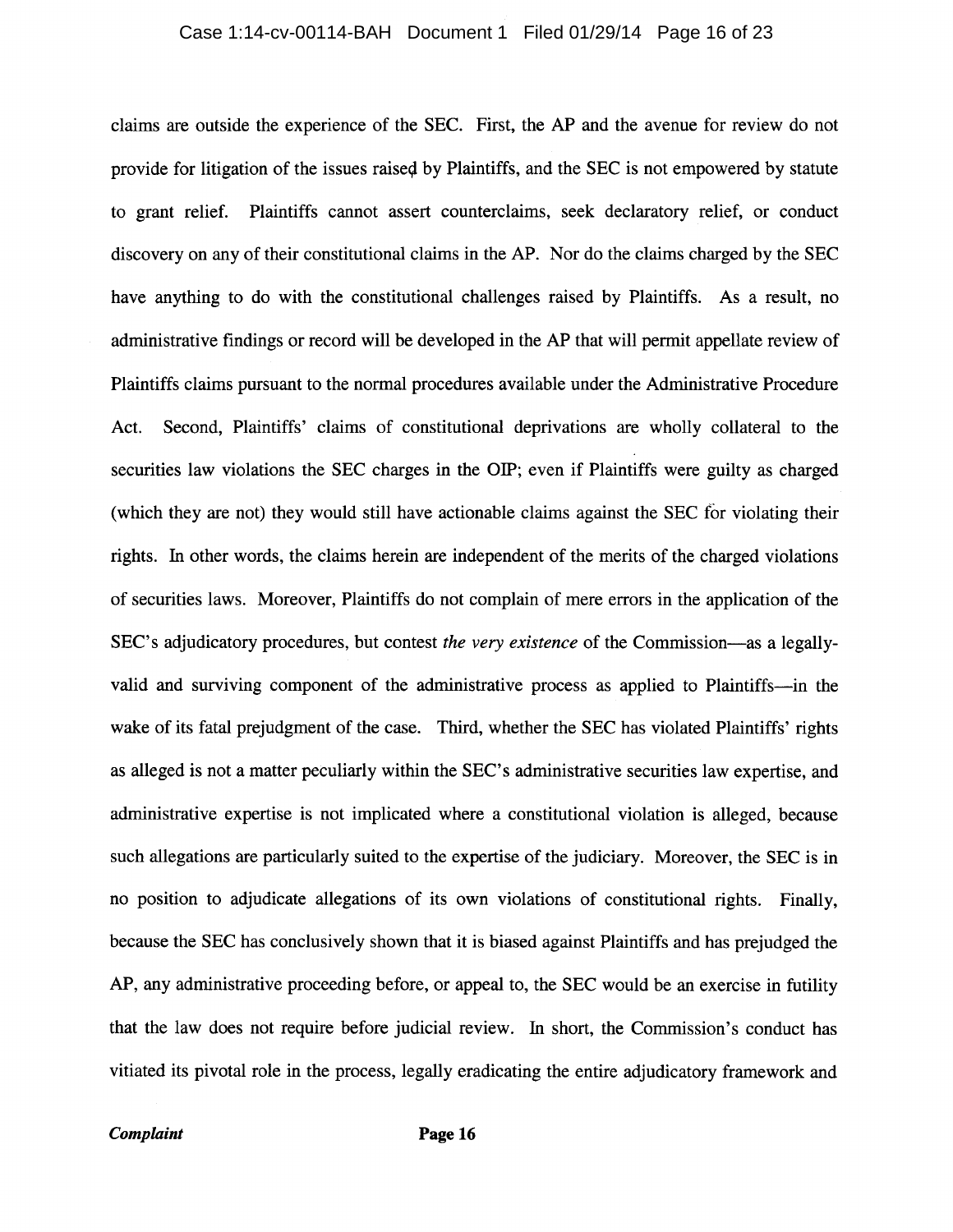#### Case 1:14-cv-00114-BAH Document 1 Filed 01/29/14 Page 17 of 23

leaving Plaintiffs with no administrative remedy to exhaust. Thus the very notion of exhaustion has been rendered a legal impossibility.

65. The Commissioners, ALJ and SEC employees acted in their official capacities in taking the actions described herein.

### **COUNT ONE APPLICATION FOR TEMPORARY RESTRAINING ORDER**

66. Plaintiffs repeat and re-allege the foregoing paragraphs  $1 - 65$  as if set forth in full.

67. Plaintiffs' rights to due process, equal protection in the adjudication of the allegations in the OIP will be irreparably denied if a temporary restraining order does not issue to stay the AP. Plaintiffs have a substantial likelihood of success on the merits of their claims under settled law. Plaintiffs will be irreparably injured without injunctive relief, as described above, and the harm to Plaintiffs if the TRO is not granted far outweighs any harm to the government if it is denied; indeed, the SEC can show no harm resulting from enjoining the current and void proceedings. The 300-day-deadline is an internal SEC limitation. For decades, the SEC's APs proceeded without such a deadline and continued sometimes for years, as case circumstances dictated. The grant of an injunction will not disserve the public interest, as it is in the public interest that the constitutional rights of all parties charged by the SEC be protected and that the appearance of fairness be preserved.

68. Pursuant to the Court's Local Rules, Plaintiffs contemporaneously apply for a temporary restraining order and preliminary injunction by separate pleadings supported by sworn proof of the facts supporting such application.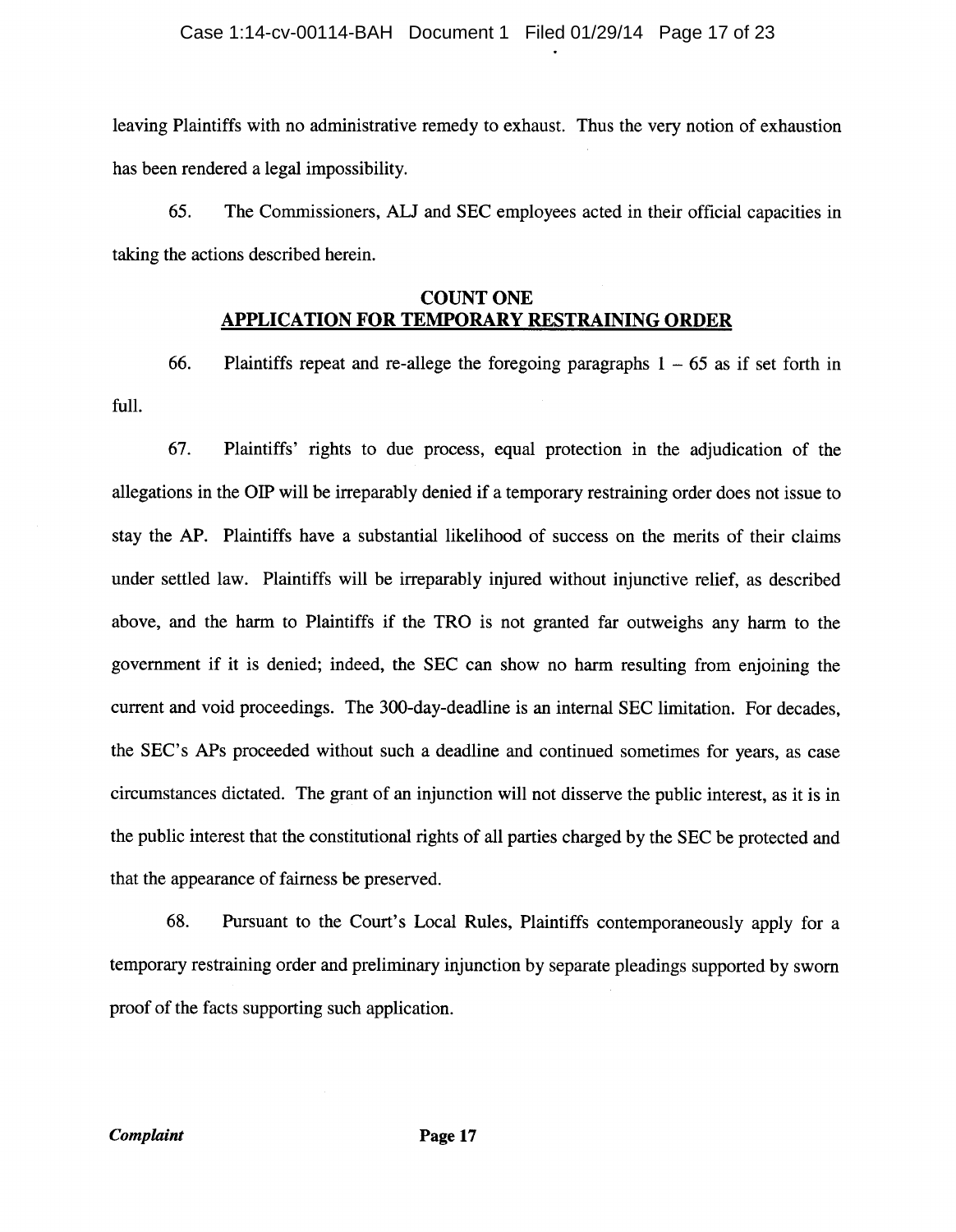#### Case 1:14-cv-00114-BAH Document 1 Filed 01/29/14 Page 18 of 23

69. Plaintiffs provided the SEC with a copy of the complaint, motion for TRO and memorandum of points and authorities prior to filing.

### **COUNT TWO** DECLARATORY JUDGMENT

70. Plaintiffs repeat and re-allege the foregoing paragraphs  $1 - 65$  as if set forth in full.

71. This is a case of actual controversy within this Court's jurisdiction and the Court, upon the filing of this Complaint, may declare the rights and other legal relations of any interested party seeking such declaration, pursuant to 28 U.S.C. § 2201.

72. Plaintiffs request a declaratory judgment that i) the SEC nullified the AP proceedings by prejudging the allegations as to Plaintiffs in the OIP, ii) the SEC's decision to initiate administrative proceedings against Plaintiffs violated their right to equal protection under the law, iii) the SEC violated the Administrative Procedure Act, 5 U.S.C. § 551 et seq., by the Commission engaging in unlawful ex parte communications with the Division staff, and iv) the SEC violated Plaintiffs' right to due process by refusing to follow the SEC's own procedural rules, by withholding *Brady* evidence, and by providing insufficient time for Plaintiffs' to adequately prepare their defense.

### **PRAYER FOR RELIEF**

Plaintiffs, separately and together, seek a temporary restraining order, preliminary injunction and permanent injunction enjoining the Commissioners, together with their officers. agents, servants, employees and attorneys, from prosecuting and pursuing the administrative proceeding, referred to as AP File No. 3-15255, against Plaintiffs or any other action against Plaintiffs until such time as this case is fully and finally resolved.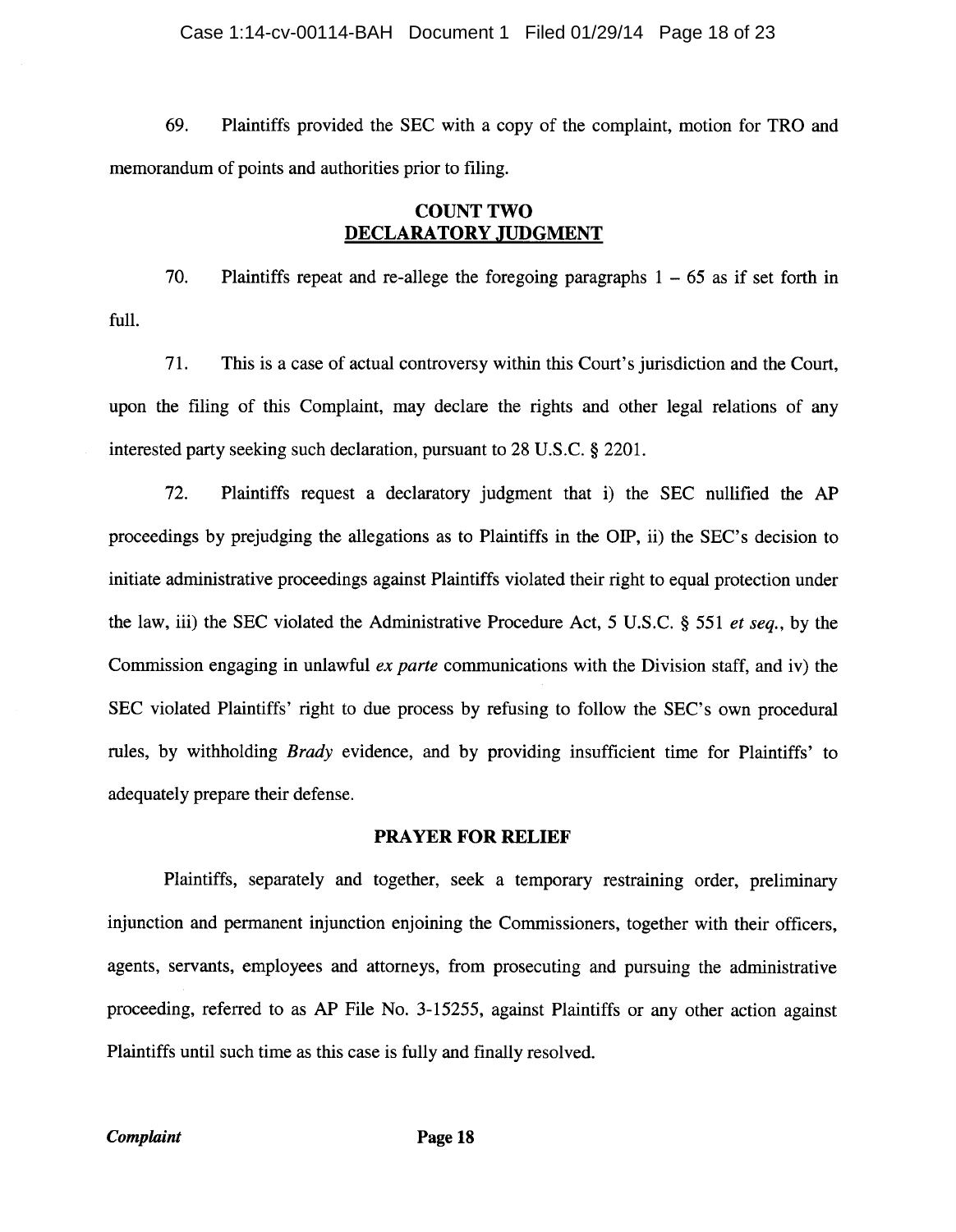#### Case 1:14-cv-00114-BAH Document 1 Filed 01/29/14 Page 19 of 23

Plaintiffs, separately and together, seek a declaratory judgment that the SEC has prejudged the claims against Plaintiffs.

Plaintiffs, separately and together, seek a declaratory judgment that the SEC's prejudgment of Plaintiffs nullified the AP.

Plaintiffs, separately and together, seek a declaratory judgment that the SEC has violated Plaintiffs' right to equal protection.

Plaintiffs, separately and together, seek a declaratory judgment that the SEC has violated Plaintiffs' right to due process.

Plaintiffs, separately and together, seek a declaratory judgment that the SEC has violated the Administrative Procedure Act and the Commission's OIP.

Wherefore, Plaintiffs respectfully request that the Court grant this relief and such other relief to which Plaintiffs are entitled.

Respectfully Submitted,

HUNTON & WILLIAMS, LLP

Bv:

Mark B. Bierbower District Of Columbia Bar No. 320861 2200 Pennsylvania Avenue NW Washington, DC 20037 202.955.1665 (telephone) 202.778.2201 (fax)

Karen Cook, Esq.\* **KAREN COOK, PLLC** E-mail: karen@karencooklaw.com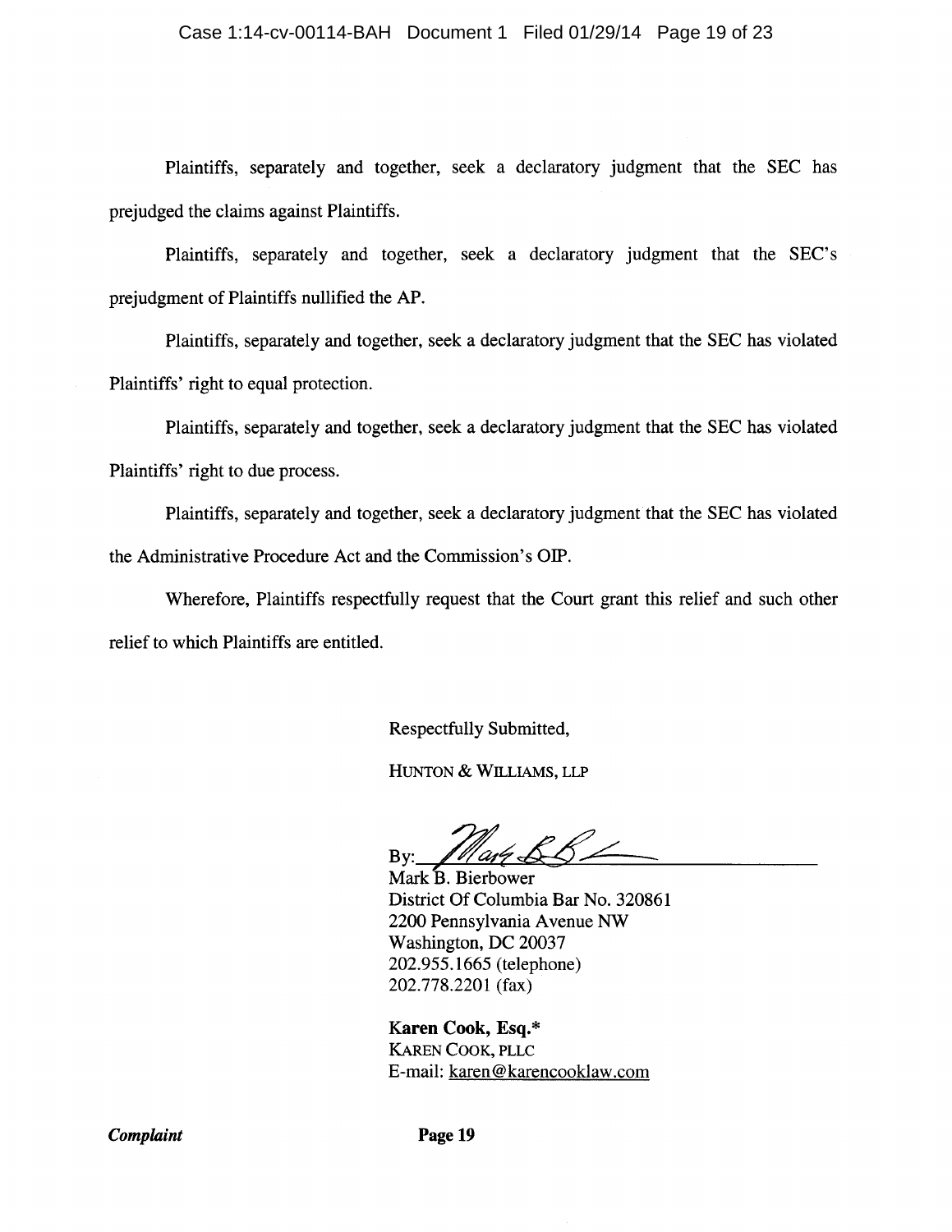Phone: 214.593.6429 1717 McKinney Avenue, Suite 700 Dallas, Texas 75202 Fax: 214.593.6410

# Stephen Gleboff, Esq.\*

**GLEBOFF LAW GROUP, PLLC** E-mail: sgleboff@gleboff-law.com Phone: 214.593.6458 1717 McKinney Avenue, Suite 700 Dallas, Texas 75202 Fax: 214.593.6410

### S. Michael McColloch, Esq.\*

S. MICHAEL MCCOLLOCH, PLLC E-mail: smm@mccolloch-law.com 1717 McKinney Avenue, Suite 700 Dallas, Texas 75202 Phone: 214.593.6415 Fax: 214.593.6410

### **ATTORNEYS FOR PLAINTIFFS GEORGE JARKESY, JR.** AND JOHN THOMAS CAPITAL MANAGEMENT **GROUP D/B/A PATRIOT28 LLC**

\* Motion to appear *pro hac vice* to be filed.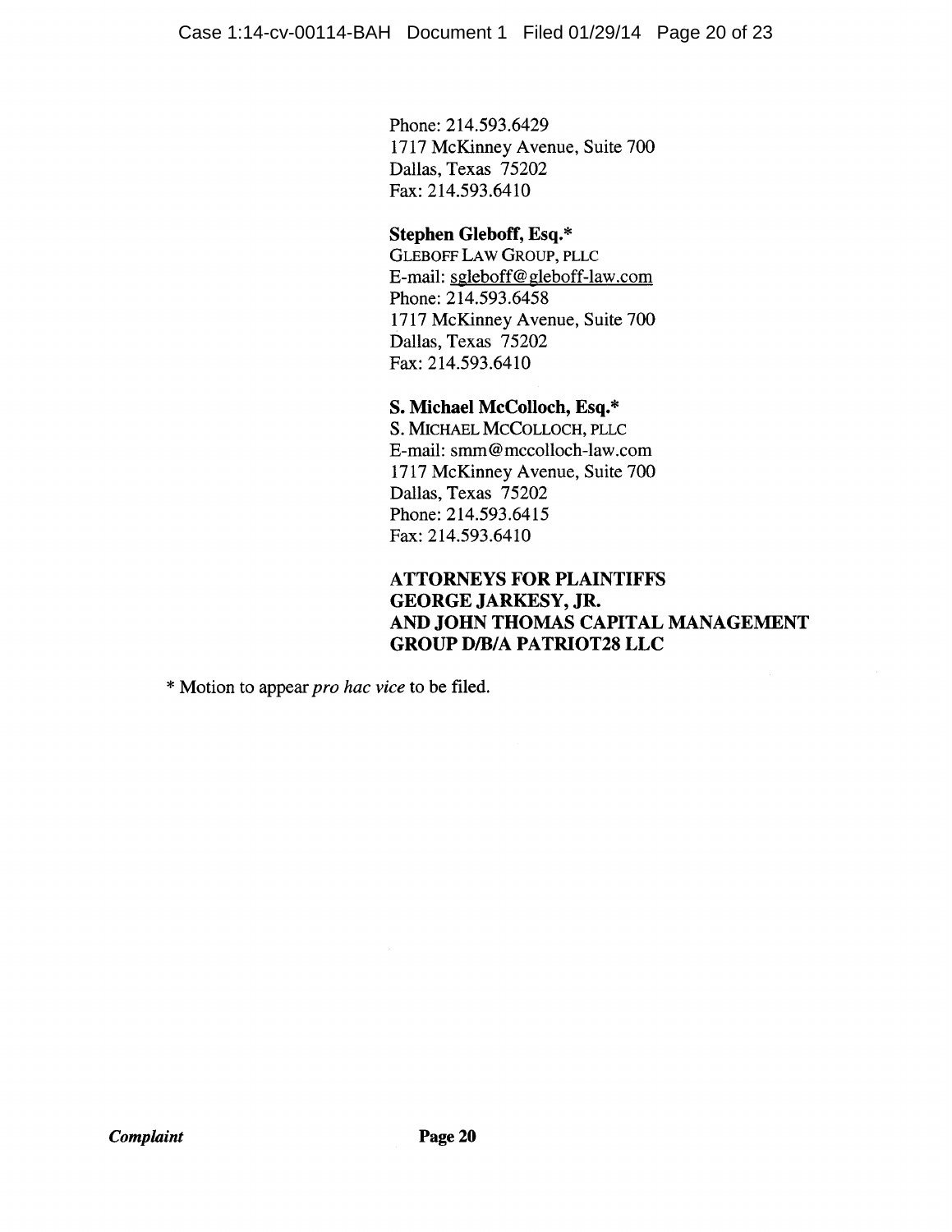Case 1:14-cv-00114-BAH Document 1 Filed 01/29/14 Page 21 of 23

### **CERTIFICATE OF SERVICE**

The undersigned hereby certifies that on January 29, 2014, the foregoing Complaint was served on the parties below and in the manner indicated.

By:  $\frac{1}{\sqrt{2}} \frac{1}{\sqrt{2}} \frac{1}{\sqrt{2}} \frac{1}{\sqrt{2}} \frac{1}{\sqrt{2}}$ <br>Mark B. Bierbower, Esq.

Richard M. Humes **Associate General Counsel** U.S. Securities and Exchange Commission 100 F. Street, N.E. Washington, DC 20549 VIA E-MAIL: humesr@sec.gov **VIA COURIER** 

Sam Forstein **Assistant General Counsel** U.S. Securities and Exchange Commission 100 F. Street, N.E. Washington, DC 20549 VIA E-MAIL: forsteins@sec.gov **VIA COURIER**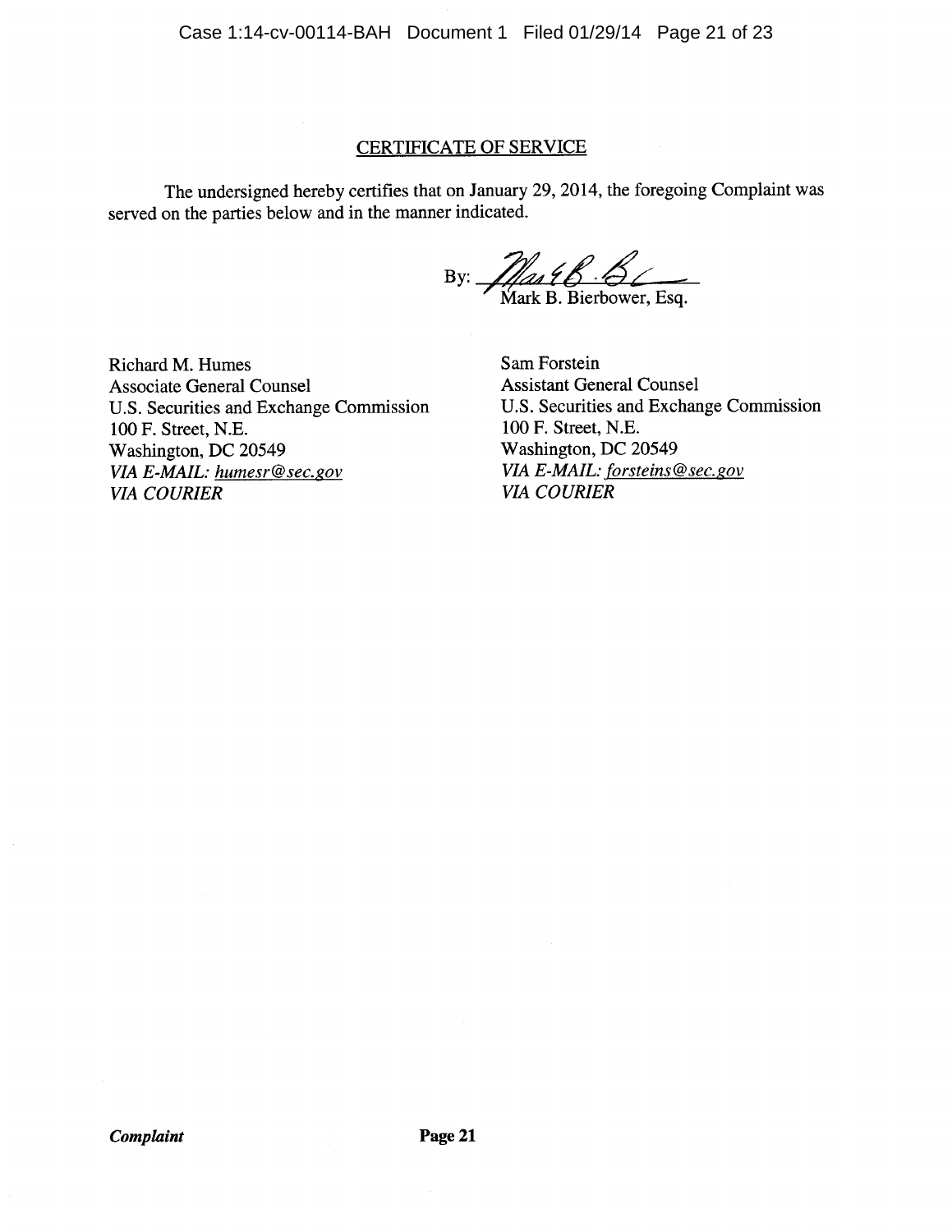# Exhibit A

# SIMILARLY SITUATED DEFENDANTS **CHARGED BY SEC**

| <b>Lead Defendant</b>       | <b>SEC</b>     | <b>File</b>    | <b>Violations Alleged</b>   | Forum     |
|-----------------------------|----------------|----------------|-----------------------------|-----------|
|                             | Link           | <b>Date</b>    |                             |           |
| Velten, Brian K.            | $\mathbf{1}$   | $09 - 27 - 13$ | § 17(a) 33                  | S.D. Fla  |
| Civ. Act. No. 1:13-cv-23477 |                |                | § 10(b) 34                  |           |
|                             |                |                | $§$ 206(1), (2) '40         |           |
|                             |                |                |                             |           |
| Kirkland, Stephen           | $\overline{2}$ | $09 - 23 - 13$ | \$10(b) 34                  | N.D. Ga.  |
| Civ. Act. No. 1:13-cv-3150  |                |                | $§$ 206(1), (2) '40         |           |
|                             |                |                |                             |           |
| Hansen, Randal Kent         | $\overline{3}$ | $03 - 01 - 13$ | \$17(a) 33                  | S.D.N.Y.  |
| Civ. Act. No. 13-cv-01403   |                |                | § 10(b), $15(a)$ '34        |           |
|                             |                |                | § 206(1), (2), (4) '40      |           |
|                             |                |                |                             |           |
| Ng, Walter                  | 4              | $02 - 28 - 13$ | § 17(a) 33                  | N.D. Cal. |
| Civ. Act. No. C-13 0895     |                |                | § 10(b) 34                  |           |
|                             |                |                | $$206(1), (2)$ '40          |           |
|                             |                |                |                             |           |
| New Stream Capital, LLC     | 5              | $02 - 26 - 13$ | § 17(a) 33                  | D. Conn.  |
| Civ. Act. No. 3:13-cv-264   |                |                | $$10(b)$ '34                |           |
|                             |                |                | $\S 206(1), (2), (4)$ '40   |           |
|                             |                |                |                             |           |
| Thomas, Delsa U.            | 6              | $02 - 15 - 13$ | \$17(a) 33                  | N.D. Tex. |
| Civ. Act. No. 3:13-cv-00739 |                |                | $$10(b)$ '34                |           |
|                             |                |                | $\S$ 203A, 206(1), (2), (4) |           |
|                             |                |                | 240                         |           |
| <b>Yorkville Advisors</b>   | $\overline{7}$ | $10-17-12$     | § 17(a) 33                  | S.D.N.Y.  |
|                             |                |                | $$10(b)$ '34                |           |
| Civ. Act. No. 12-cv-7728    |                |                | $\S 206(1), (2), (4)$ '40   |           |
|                             |                |                |                             |           |
| Deer Hill Financial Group   | 8              | $09-13-12$     | $$17(a)$ '33                | D. Conn.  |
| Civ. Act. No. 12-01317      |                |                | § 10(b), $15(a)$ '34        |           |
|                             |                |                | $$206(1), (2)$ '40          |           |
|                             |                |                |                             |           |
| Gomez, Jorge                | 9              | $05-29-12$     | § 10(b), $15(a)$ '34        | S.D. Fla. |
| Civ. Act. No. 1:12-cv-21962 |                |                | $$206(1), (2)$ '40          |           |
|                             |                |                |                             |           |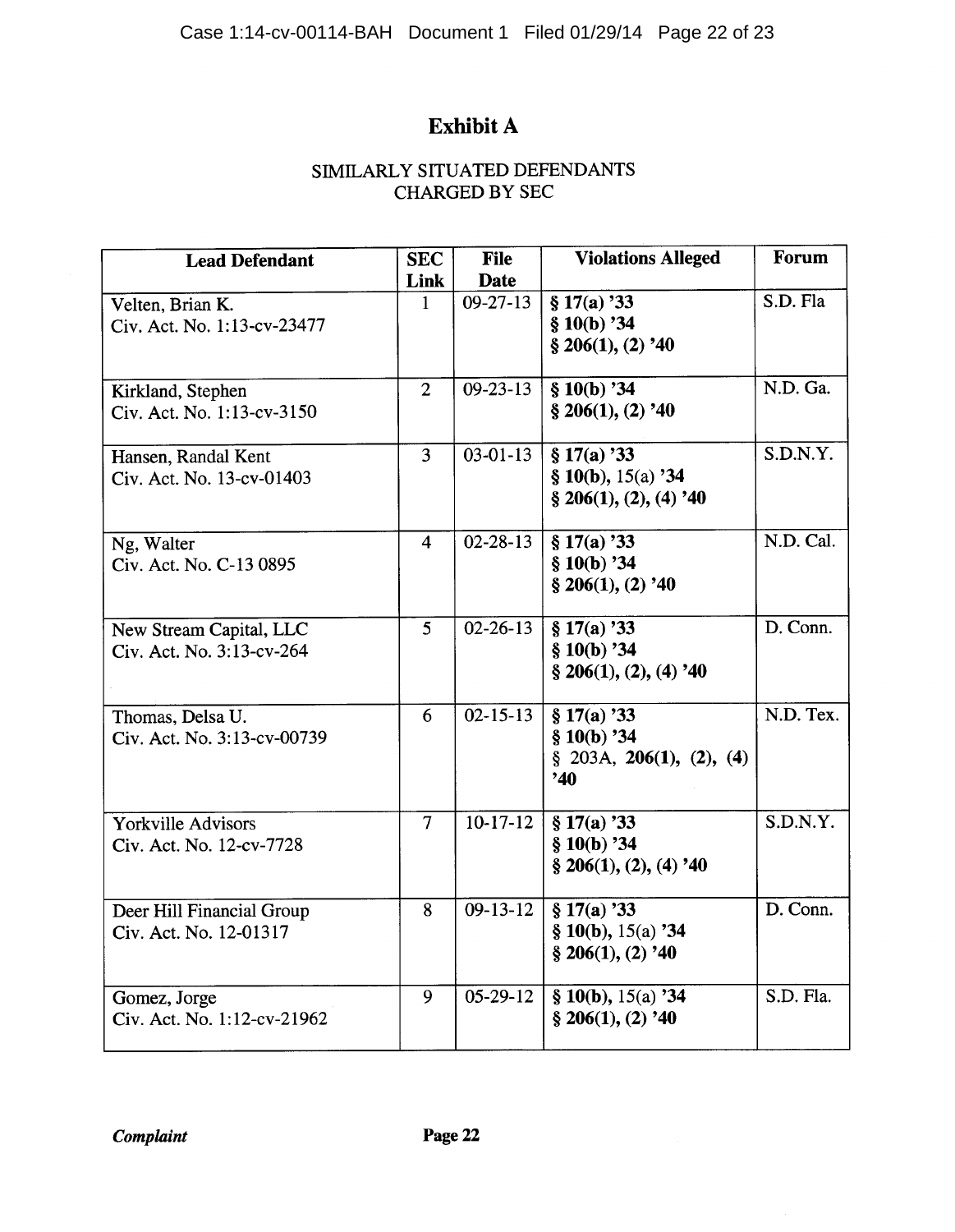Legend:

Bold statutory sections in Violations Alleged column are identical to charges against Plaintiffs.

- '33: Securities Act of 1933
- '34: Securities Exchange Act of 1934
- '40: Investment Advisers Act of 1940
- $1.$ (Velton) www.sec.gov/litigation/litreleases/2013/lr22821.htm
- (Kirkland) 2. www.sec.gov/litigation/litreleases/2013/lr22808.htm
- $3<sub>1</sub>$ (Hansen) www.sec.gov/litigation/litreleases/2013/lr22631.htm
- 4.  $(Ng)$ www.sec.gov/litigation/litreleases/2013/lr22628.htm
- 5. (New Stream Capital) www.sec.gov/litigation/litreleases/2013/lr22625.htm
- (Thomas) 6. www.sec.gov/litigation/litreleases/2013/lr22618.htm
- $7.$ (Yorkville) www.sec.gov/litigation/litreleases/2012/lr22510.htm
- 8. (Deer Hill Financial Group) www.sec.gov/litigation/litreleases/2012/lr22479.htm
- 9. (Gomez) www.sec.gov/litigation/litreleases/2012/lr22376.htm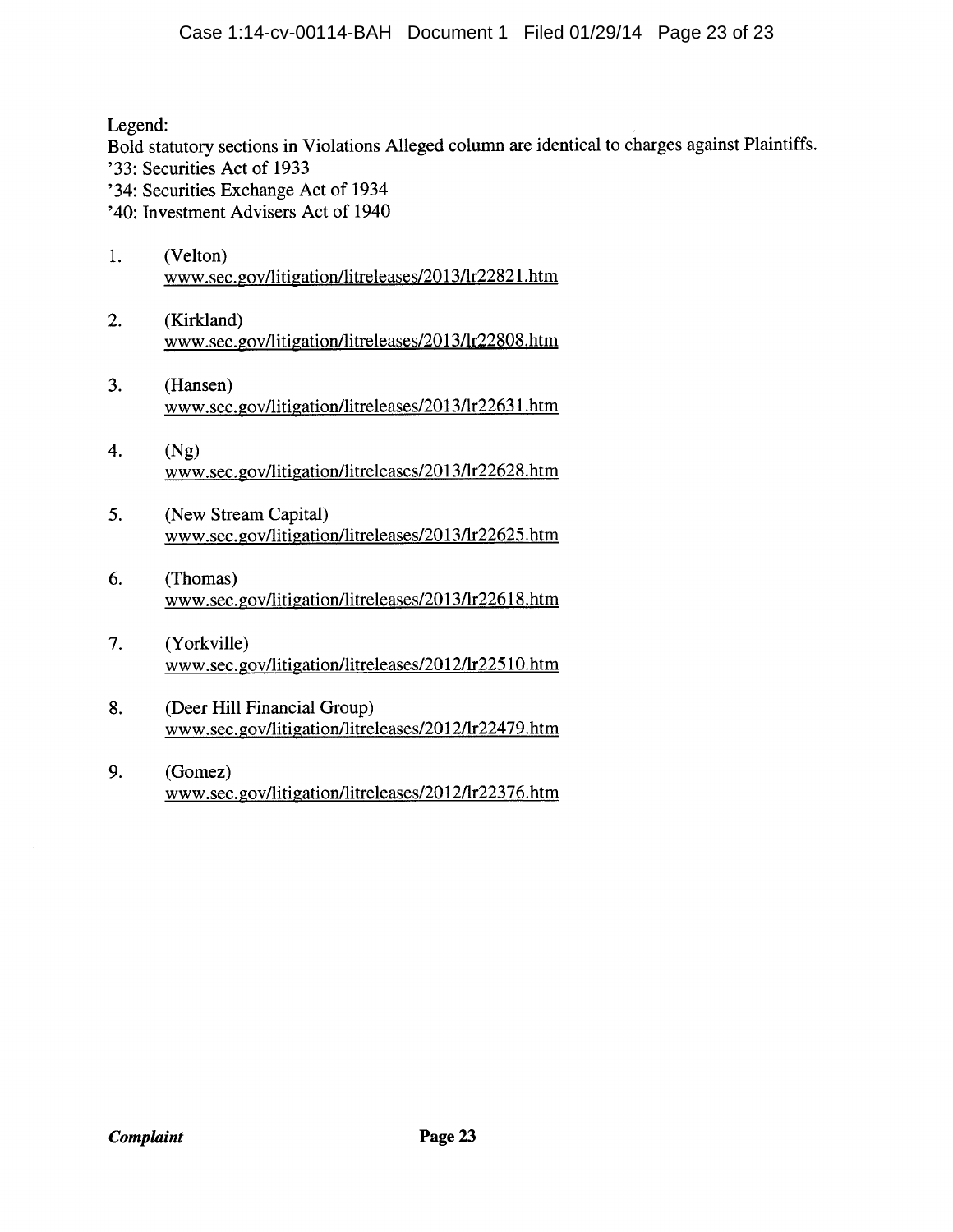

| <b>CIVIL COVER SHEET</b> |  |
|--------------------------|--|

| JS-44 (Rev. 7/13 DC)                                                                                                                                                                                                                                                                                                                                                                                                                                                                                                                                                                                                                                                                                                                                                                                            |                                                    |                                                                                                                                                                                                                                                                                                                                                                                                     |                                                                                                                                                                                                                                                                                                                                                                |  |
|-----------------------------------------------------------------------------------------------------------------------------------------------------------------------------------------------------------------------------------------------------------------------------------------------------------------------------------------------------------------------------------------------------------------------------------------------------------------------------------------------------------------------------------------------------------------------------------------------------------------------------------------------------------------------------------------------------------------------------------------------------------------------------------------------------------------|----------------------------------------------------|-----------------------------------------------------------------------------------------------------------------------------------------------------------------------------------------------------------------------------------------------------------------------------------------------------------------------------------------------------------------------------------------------------|----------------------------------------------------------------------------------------------------------------------------------------------------------------------------------------------------------------------------------------------------------------------------------------------------------------------------------------------------------------|--|
| <b>l.</b> (a) PLAINTIFFS                                                                                                                                                                                                                                                                                                                                                                                                                                                                                                                                                                                                                                                                                                                                                                                        |                                                    | <b>DEFENDANTS</b>                                                                                                                                                                                                                                                                                                                                                                                   |                                                                                                                                                                                                                                                                                                                                                                |  |
| George R. Jarseky, Jr. and Patriot28, LLC<br>18205 Burkhardt Road<br>Tomball, TX 77377                                                                                                                                                                                                                                                                                                                                                                                                                                                                                                                                                                                                                                                                                                                          |                                                    | United States Securities and Exchange Commission<br>100 F Street, N.E.<br>Washington, D.C.                                                                                                                                                                                                                                                                                                          |                                                                                                                                                                                                                                                                                                                                                                |  |
| (b) COUNTY OF RESIDENCE OF FIRST LISTED PLAINTIFF <b>Harris, TX</b><br>(EXCEPT IN U.S. PLAINTIFF CASES)                                                                                                                                                                                                                                                                                                                                                                                                                                                                                                                                                                                                                                                                                                         |                                                    | COUNTY OF RESIDENCE OF FIRST LISTED DEFENDANT<br>(IN U.S. PLAINTIFF CASES ONLY)                                                                                                                                                                                                                                                                                                                     |                                                                                                                                                                                                                                                                                                                                                                |  |
| (c) ATTORNEYS (FIRM NAME, ADDRESS, AND TELEPHONE NUMBER)                                                                                                                                                                                                                                                                                                                                                                                                                                                                                                                                                                                                                                                                                                                                                        |                                                    | <b>ATTOI</b>                                                                                                                                                                                                                                                                                                                                                                                        |                                                                                                                                                                                                                                                                                                                                                                |  |
| Karen Cook, Karen Cook PLLC<br>1717 McKinney Avenue, Suite 700<br>Dallas, TX 75202<br>214-593-6429                                                                                                                                                                                                                                                                                                                                                                                                                                                                                                                                                                                                                                                                                                              |                                                    | Case: 1:14-cv-00114<br>Assigned To: Howell, Beryl A.<br>Assign. Date: 1/29/2014<br>Description: TRO/PI                                                                                                                                                                                                                                                                                              |                                                                                                                                                                                                                                                                                                                                                                |  |
| <b>II. BASIS OF JURISDICTION</b>                                                                                                                                                                                                                                                                                                                                                                                                                                                                                                                                                                                                                                                                                                                                                                                |                                                    | <b>III. CITIZENSH</b> WE FIND VEH AL FARTIES (PLACE AN X IN ONE BOX FOR<br>PLAINTIFF AND ONE BOX FOR DEFENDANT) FOR DIVERSITY CASES ONLY!                                                                                                                                                                                                                                                           |                                                                                                                                                                                                                                                                                                                                                                |  |
| (PLACE AN x IN ONE BOX ONLY)<br>1 U S Government<br>0<br>Ο<br>Plaintiff                                                                                                                                                                                                                                                                                                                                                                                                                                                                                                                                                                                                                                                                                                                                         | 3 Federal Question<br>(U S Government Not a Party) | <b>PTF</b><br><b>DFT</b><br>O <sub>1</sub><br>O <sub>1</sub><br>Citizen of this State<br>Incorporated or Principal Place<br>of Business in This State                                                                                                                                                                                                                                               | <b>DFT</b><br><b>PTF</b><br>O 4<br>O <sub>4</sub>                                                                                                                                                                                                                                                                                                              |  |
| (•)<br>2 U S Government<br><b>Defendant</b>                                                                                                                                                                                                                                                                                                                                                                                                                                                                                                                                                                                                                                                                                                                                                                     | 4 Diversity<br>(Indicate Citizenship of            | O <sub>2</sub><br>O <sub>2</sub><br>Citizen of Another State<br>Incorporated and Principal                                                                                                                                                                                                                                                                                                          | O <sub>5</sub><br>O <sub>5</sub><br>Place of Business in Another State                                                                                                                                                                                                                                                                                         |  |
|                                                                                                                                                                                                                                                                                                                                                                                                                                                                                                                                                                                                                                                                                                                                                                                                                 | Parties in item III)                               | Citizen or Subject of a<br>$\bigcirc$ 3<br>O <sub>3</sub><br>Foreign Country<br>Foreign Nation                                                                                                                                                                                                                                                                                                      | $\bigcirc$ 6<br>O <sub>6</sub>                                                                                                                                                                                                                                                                                                                                 |  |
|                                                                                                                                                                                                                                                                                                                                                                                                                                                                                                                                                                                                                                                                                                                                                                                                                 |                                                    | IV. CASE ASSIGNMENT AND NATURE OF SUIT<br>(Place an X in one category, A-N, that best represents your Cause of Action and one in a corpesponding Nature of Suit)                                                                                                                                                                                                                                    |                                                                                                                                                                                                                                                                                                                                                                |  |
| $\mathbf{O}$<br>A. Antitrust<br>O                                                                                                                                                                                                                                                                                                                                                                                                                                                                                                                                                                                                                                                                                                                                                                               | <b>B.</b> Personal Injury/<br>Malpractice          | $\odot$ d)<br><b>O</b> C. Administrative Agency<br>Review                                                                                                                                                                                                                                                                                                                                           | <b>Temporary Restraining</b><br>Order/Preliminary<br><b>Injunction</b>                                                                                                                                                                                                                                                                                         |  |
| $ 410$ Antitrust<br>310 Airplane<br>315 Airplane Product Liability<br>320 Assault, Libel & Slander<br>330 Federal Employers Liability<br>340 Marine<br>345 Marine Product Liability<br>350 Motor Vehicle<br>355 Motor Vehicle Product Liability<br>360 Other Personal Injury<br>362 Medical Malpractice<br><b>365 Product Liability</b><br>367 Health Care/Pharmaceutical<br><b>Personal Injury Product Liability</b><br><b>368 Asbestos Product Liability</b>                                                                                                                                                                                                                                                                                                                                                  |                                                    | 151 Medicare Act<br><b>Social Security</b><br>861 HIA (1395ff)<br>862 Black Lung (923)<br>863 DIWC/DIWW (405(g))<br>864 SSID Title XVI<br>$865$ RSI $(405(g))$<br><b>Other Statutes</b><br>891 Agricultural Acts<br><b>893 Environmental Matters</b><br>890 Other Statutory Actions (If<br><b>Administrative Agency is</b><br>Involved)                                                             | Any nature of suit from any category<br>may be selected for this category of case<br>assignment.<br>*(If Antitrust, then A governs)*                                                                                                                                                                                                                           |  |
| E. General Civil (Other)<br>O                                                                                                                                                                                                                                                                                                                                                                                                                                                                                                                                                                                                                                                                                                                                                                                   | <b>OR</b>                                          | F. Pro Se General Civil<br>O                                                                                                                                                                                                                                                                                                                                                                        |                                                                                                                                                                                                                                                                                                                                                                |  |
| <b>Real Property</b><br>Bankruptcy<br>210 Land Condemnation<br>422 Appeal 27 USC 158<br>220 Foreclosure<br>423 Withdrawal 28 USC 157<br>230 Rent, Lease & Ejectment<br><b>Prisoner Petitions</b><br>240 Torts to Land<br>535 Death Penalty<br>245 Tort Product Liability<br>540 Mandamus & Other<br>290 All Other Real Property<br>550 Civil Rights<br><b>555 Prison Conditions</b><br><b>Personal Property</b><br>560 Civil Detainee - Conditions<br>370 Other Fraud<br>of Confinement<br>371 Truth in Lending<br>380 Other Personal Property<br><b>Property Rights</b><br>Damage<br>820 Copyrights<br>385 Property Damage<br>$\frac{1}{3}830$ Patent<br><b>Product Liability</b><br>840 Trademark<br>Federal T <u>ax Suits</u><br>870 Taxes (US plaintiff or<br>defendant)<br>871 IRS-Third Party 26 USC 7609 |                                                    | <b>Forfeiture/Penalty</b><br>625 Drug Related Seizure of<br>Property 21 USC 881<br>690 Other<br><b>Other Statutes</b><br>375 False Claims Act<br>400 State Reapportionment<br>430 Banks & Banking<br>450 Commerce/ICC<br>Rates/etc.<br><b>460 Deportation</b><br>462 Naturalization<br>Application<br>465 Other Immigration<br><b>Actions</b><br>470 Racketeer Influenced<br>& Corrupt Organization | 480 Consumer Credit<br>490 Cable/Satellite TV<br>850 Securities/Commodities/<br>Exchange<br>896 Arbitration<br><b>7899 Administrative Procedure</b><br><b>Act/Review or Appeal of</b><br><b>Agency Decision</b><br>950 Constitutionality of State<br><b>Statutes</b><br>890 Other Statutory Actions<br>(if not administrative agency<br>review or Privacy Act) |  |